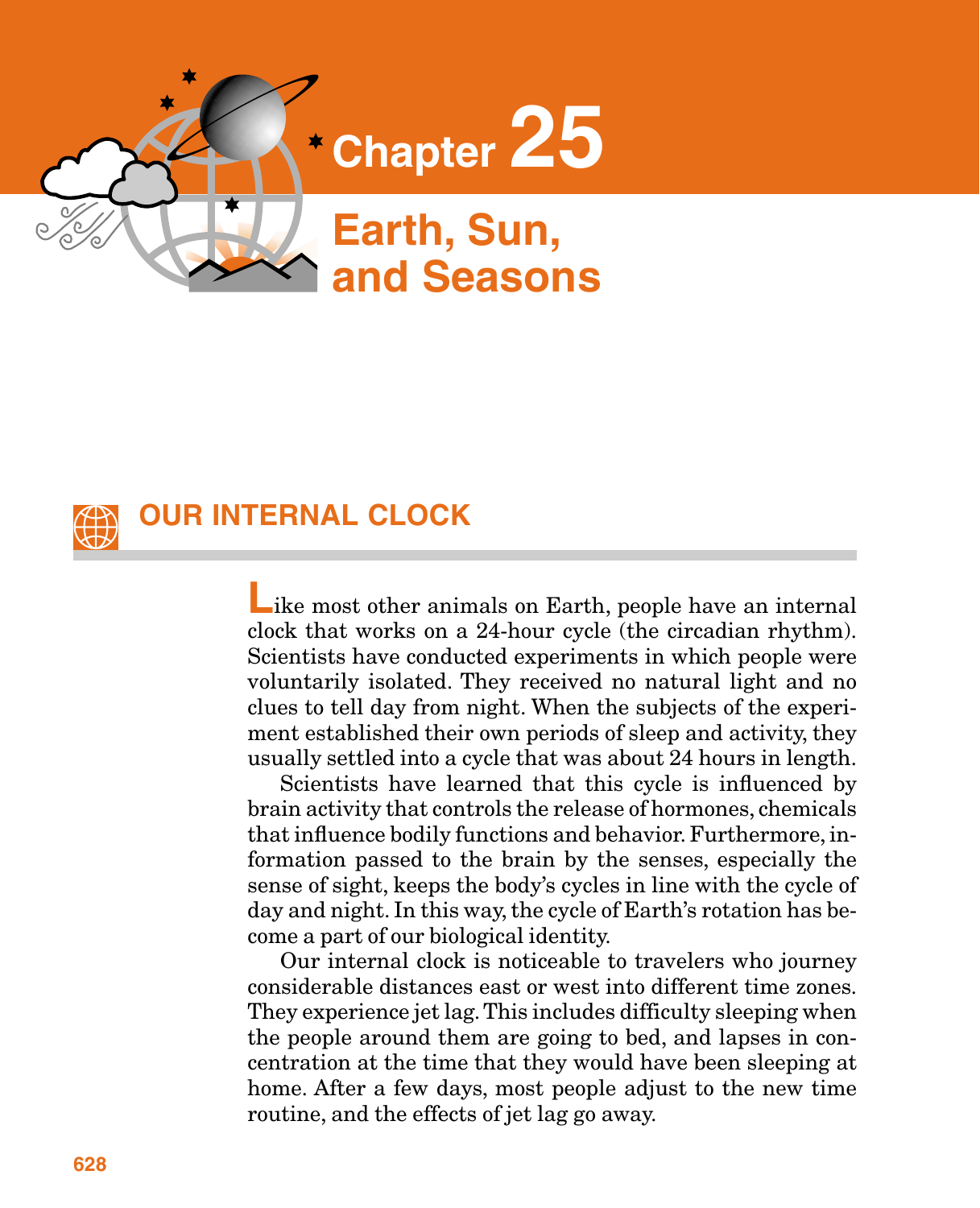

Our daily cycle of night and day is so much a part of our lives that we have devised our system of clock time based on the length of the day. Most of the world's nations use the International System of Units (metric system) in which most measures are related to larger and smaller units by a factor of 10. However, the worldwide system of time is still a 24-hour day with 60 minutes to the hour and 60 seconds to the minute. Calendar time, with a year of approximately  $365\frac{1}{4}$  days, is based on the cycle of seasons and Earth's revolution around the sun. These cycles are more important to us than a system of time with a base of 10. Even in nations using metric measures, clock time is still set to Earth's cycles of motion.

Two locations on Earth do not have a 24-hour cycle of night and day. The North and South Poles are on a yearly cycle of daylight and darkness. At both poles sunrise occurs on the first day of spring in that hemisphere. The sun remains continuously visible in the sky for 6 months, until the first day of autumn in that hemisphere. Night begins at that time, and continues for the next 6 months. Humans are unable to adapt their activities to a 12-month cycle of day and night.

In addition, there is no natural way to assign clock time at these two locations. Although there is no settlement at the North Pole, the United States does maintain a permanent research station at the South Pole. Clocks at the South Pole are set to the time in New Zealand, the closest inhabited area, and the place from which most people fly to the South Pole research station.



**T**he study of objects beyond Earth and its atmosphere is known as *astronomy*. Most of our knowledge of the heavens comes through the light (electromagnetic radiation) these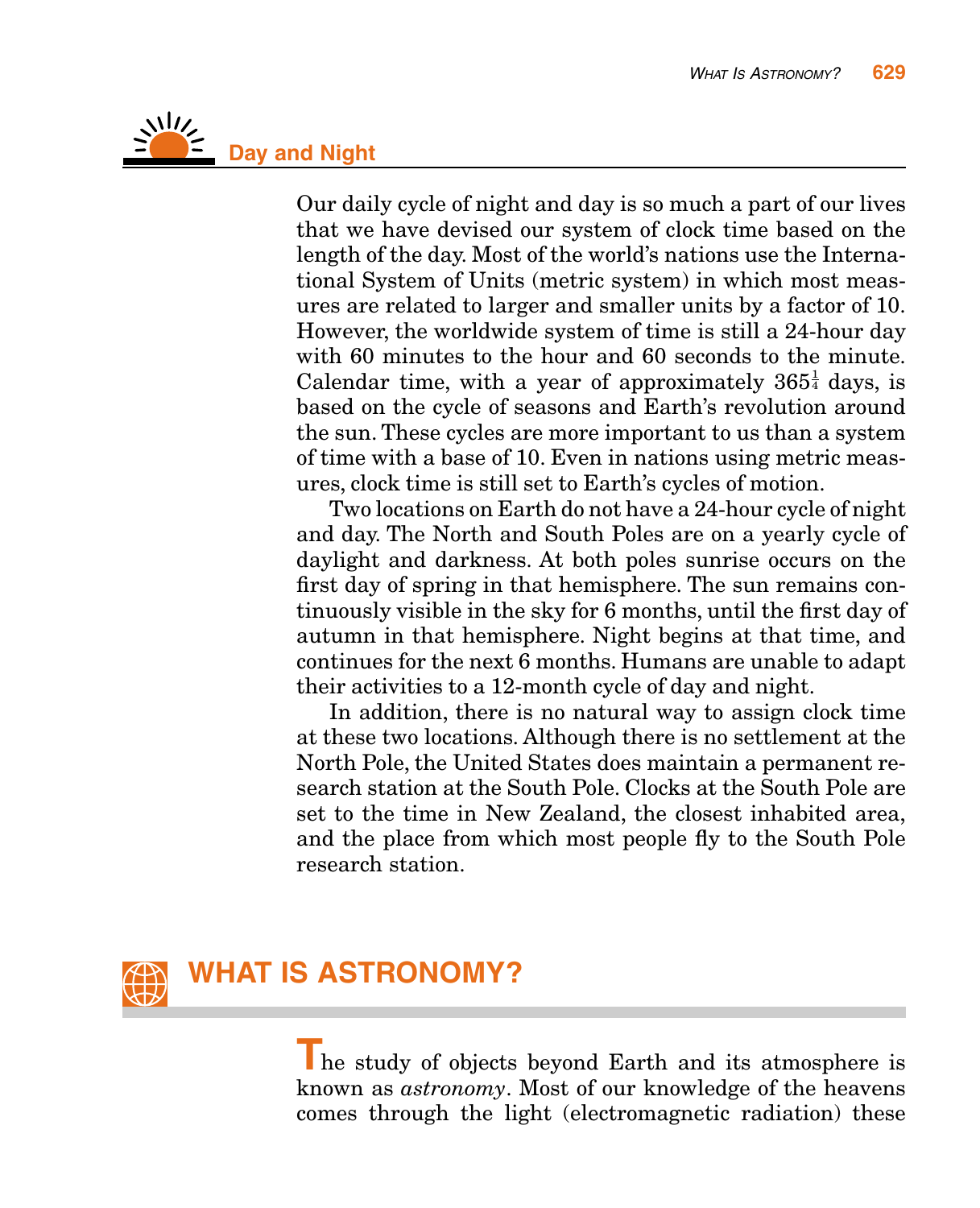objects give off or reflect. In some ways astronomy is one of the oldest sciences. Historians have found written records of celestial observations that go back thousands of years. This branch of science also involves some of the most advanced technology. It has consistently yielded new insights into where we came from as well as the fundamental nature of matter and energy.

In this chapter, it will be important to distinguish between what is apparent and what is real. For example, we observe the daily path of the sun through the sky. Although we know that this cycle is caused by Earth's rotation on its axis, we conduct our lives as if it the sun actually moves around Earth. We talk about the sun rising and setting as if these were real motions of the sun. We call the motion of the sun through the sky an *apparent motion* because this movement of the sun looks real, even though we know it is Earth that is moving. Later in this chapter, you will learn how scientists proved that Earth moves. However, for the sake of describing celestial events, it is convenient to stay with the Earth-centered point of view.

## **HOW CAN WE DESCRIBE THE POSITION OF CELESTIAL OBJECTS?**

**T**o any observer on Earth, the sky looks like a giant dome that stretches across the sky from horizon to horizon. **Celestial objects** are the things seen in the sky that are outside of Earth's atmosphere. These objects include the sun, moon, planets, and stars. You may know that some of these objects are farther away than others. Nevertheless, many appear as if they are points of light on the surface of the sky.

In locating celestial objects, it is convenient to treat the sky as a two-dimensional surface.Two coordinates are all that are needed specify a location on a two-dimensional surface. For example, positions based on the *x*- and *y*-axes of a graph. Angles of latitude and longitude are the coordinates used to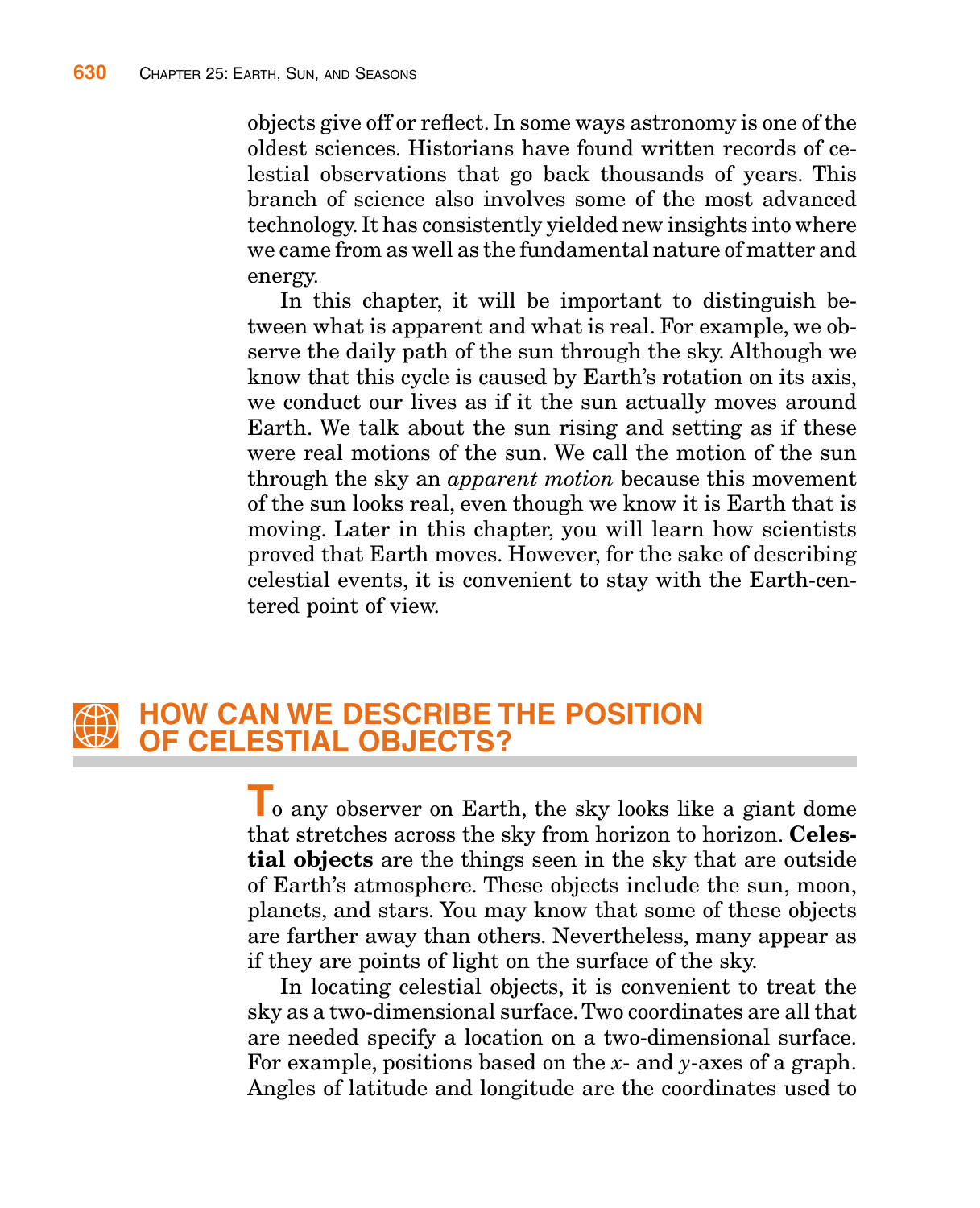locate places on Earth's two-dimensional surface. Like Earth, the sky appears as a curved surface. Therefore, scientists also use angles to locate positions in the sky.

In the sky, you can specify a location using *azimuth* (compass direction) and angular altitude. You learned about compass directions such as North or Southwest when you read about maps in Chapter 3. For locations in the sky, the compass direction refers to the direction along the horizon directly below the position in the sky. Azimuth usually is expressed as an angle measured from North  $(0^{\circ})$ , clockwise to East  $(90^{\circ})$ , South (180°), West (270°) and around the horizon back to 360°. (360° is also 0°, due North.)

Using this coordinate system, altitude is the second coordiante. **Altitude** is the angle above the horizon. Altitude angles start at a level horizon  $(0^{\circ})$  and increase to  $90^{\circ}$  at the point directly overhead, sometimes called the **zenith**. The coordinates of compass direction and angular altitude allow us to locate any point in the sky. Figure 25-1 shows the angle of direction and altitude for a star that is high in the southeastern sky.



**Figure 25-1** Any point in the sky can be located by two angles. The angle of direction is the clockwise angle from due north to a place on the horizon directly below the point in the sky. The angle of altitude is the angle from the horizon up to that point.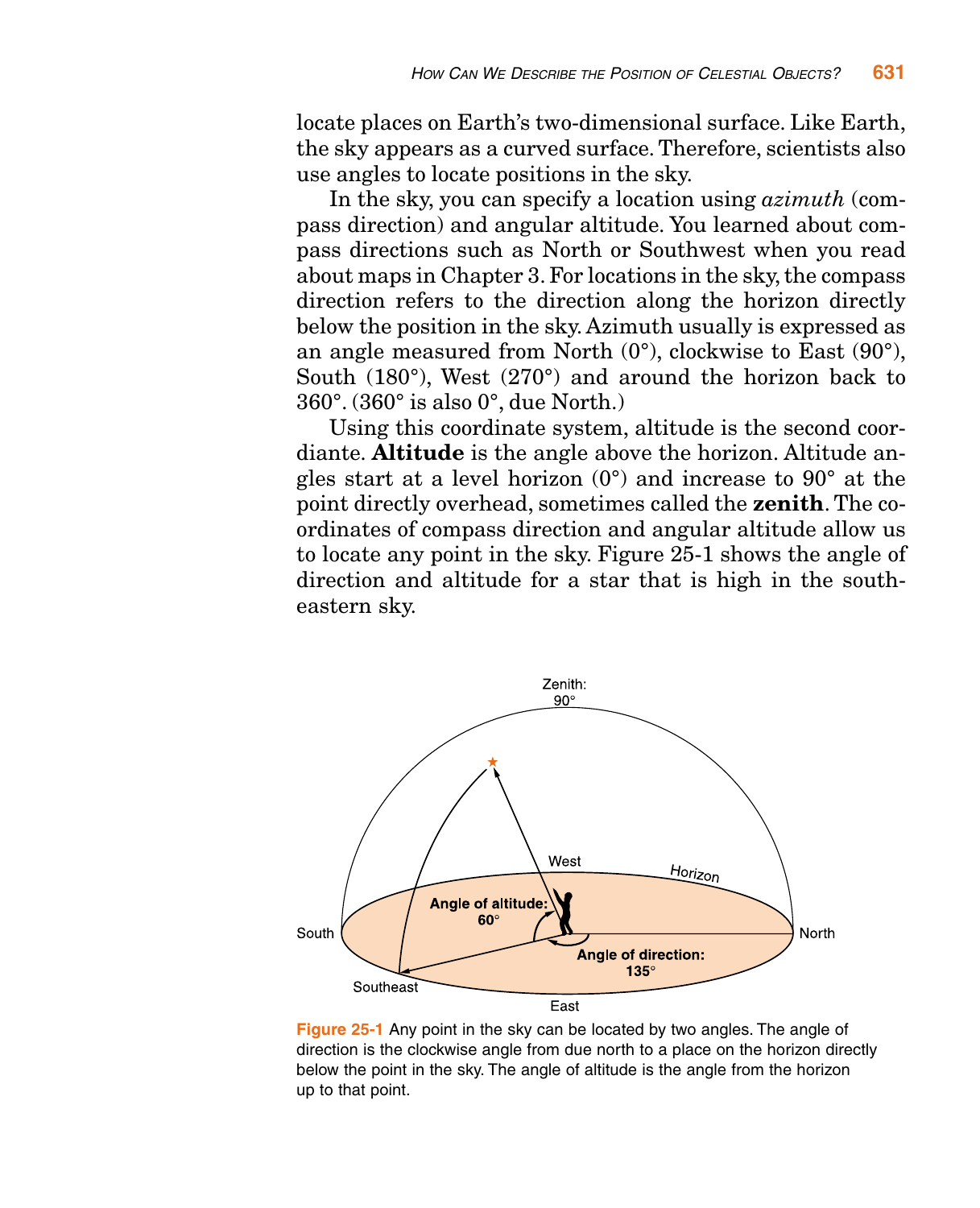## **WHAT IS THE SUN'S APPARENT PATH ACROSS THE SKY?**

**F**or most observers on Earth, the sun rises in the eastern part of the sky. The sun reaches its greatest angular altitude at solar noon. It then moves down to dip below the western horizon. This apparent motion of the sun is the basis for the earliest clocks: sun dials. Figure 25-2 shows a very large sundial.

Local **solar noon** is the time at which the sun reaches its highest point in the sky. For mid-latitude locations in the Northern Hemisphere, such as New York State, the sun at solar noon reaches its highest point when it is due South. The noon sun is never directly overhead in New York State. In fact, the sun is never at the zenith except for observers located between the Tropic of Capricorn (23.5°S) and the Tropic of Cancer (23.5°N).



**Figure 25-2** Solar time can be measured with a sundial. The long arm of the sundial (the gnomon) casts a shadow on the dial's horizontal face. The movement of the shadow is used to measure the passage of time. Solar noon occurs when the shadow points exactly north. This is the largest sundial in the United States, located near Phoenix, Arizona.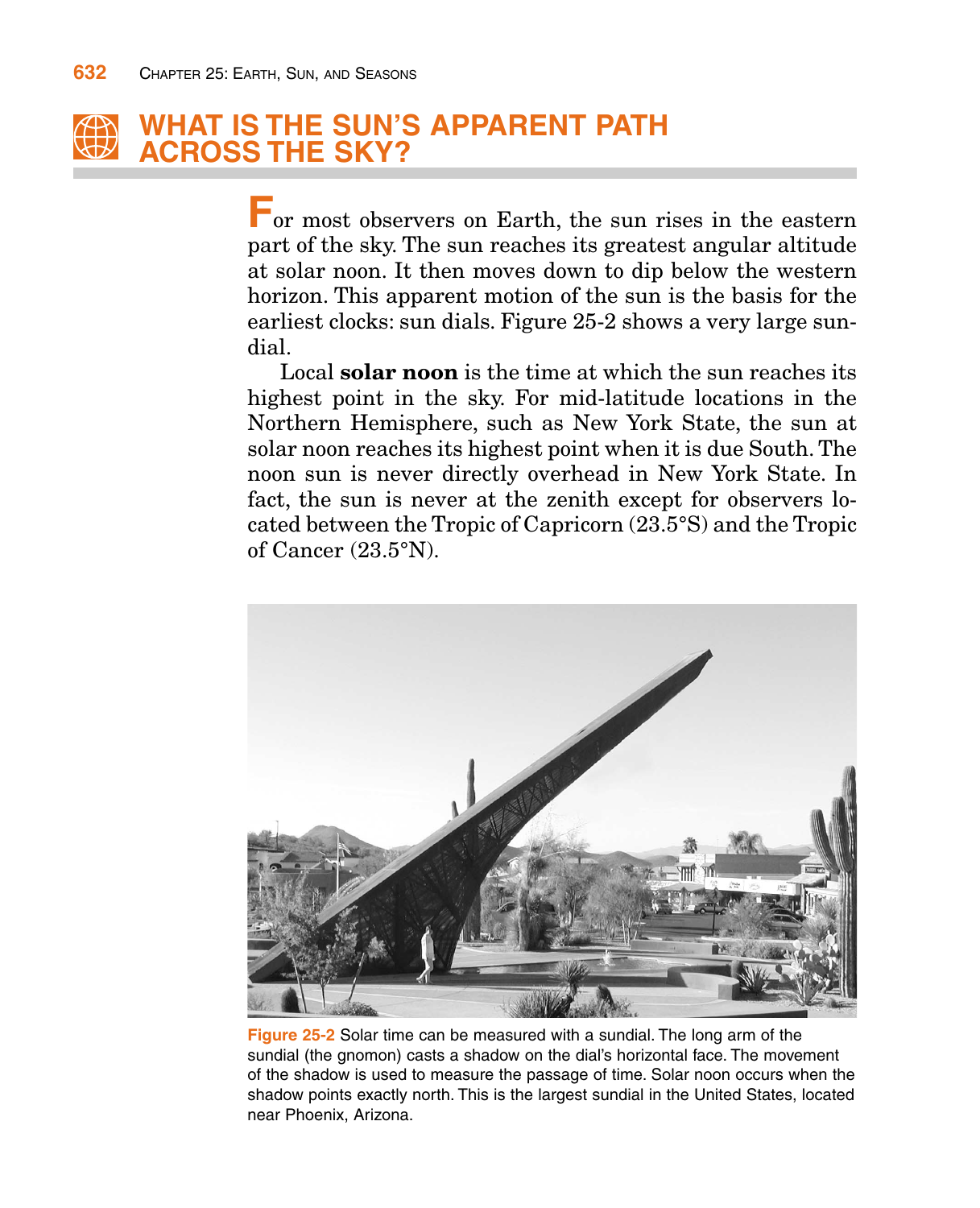### **ACTIVITY 25-1 THE LENGTH OF A SHADOW**

Select a place where buildings or trees do not block the sun for an extended period. During the course of one day, take measurements of the changes in length of the shadow of a vertical object 1-meter tall  $(1$  meter = 39.37 inches). Use these measurements to draw a graph of the change in length of the shadow from sunrise to sunset. Measurements must be made on a level surface. Think about the best times to take measurements and which values of shadow length you can determine by logical thinking. Your teacher will collect your data table and your graph.

According to your graph, what was the clock time of solar noon? As an extended activity, make the changing direction of the shadow part of your data and your graph.

#### **ACTIVITY 25-2 CONSTRUCTING A SUNDIAL**

A number of sites on the Internet as well as books contain plans for making a simple paper or cardboard sundial. All individuals or groups of students can make the same style, or each can select a different design to construct.

Sundials must be positioned carefully in an open area on a level surface with a north–south alignment. You can check your sundial by comparing its reading with a clock or watch. Solar time and clock time will differ depending on your longitude even if you account for daylight savings time.

## **HOW DOES THE SUN'S PATH CHANGE WITH THE SEASONS?**

**T**he previous section did not specify the exact direction of sunrise and sunset, nor did you learn how high the noon sun reaches in New York State. These observations depend upon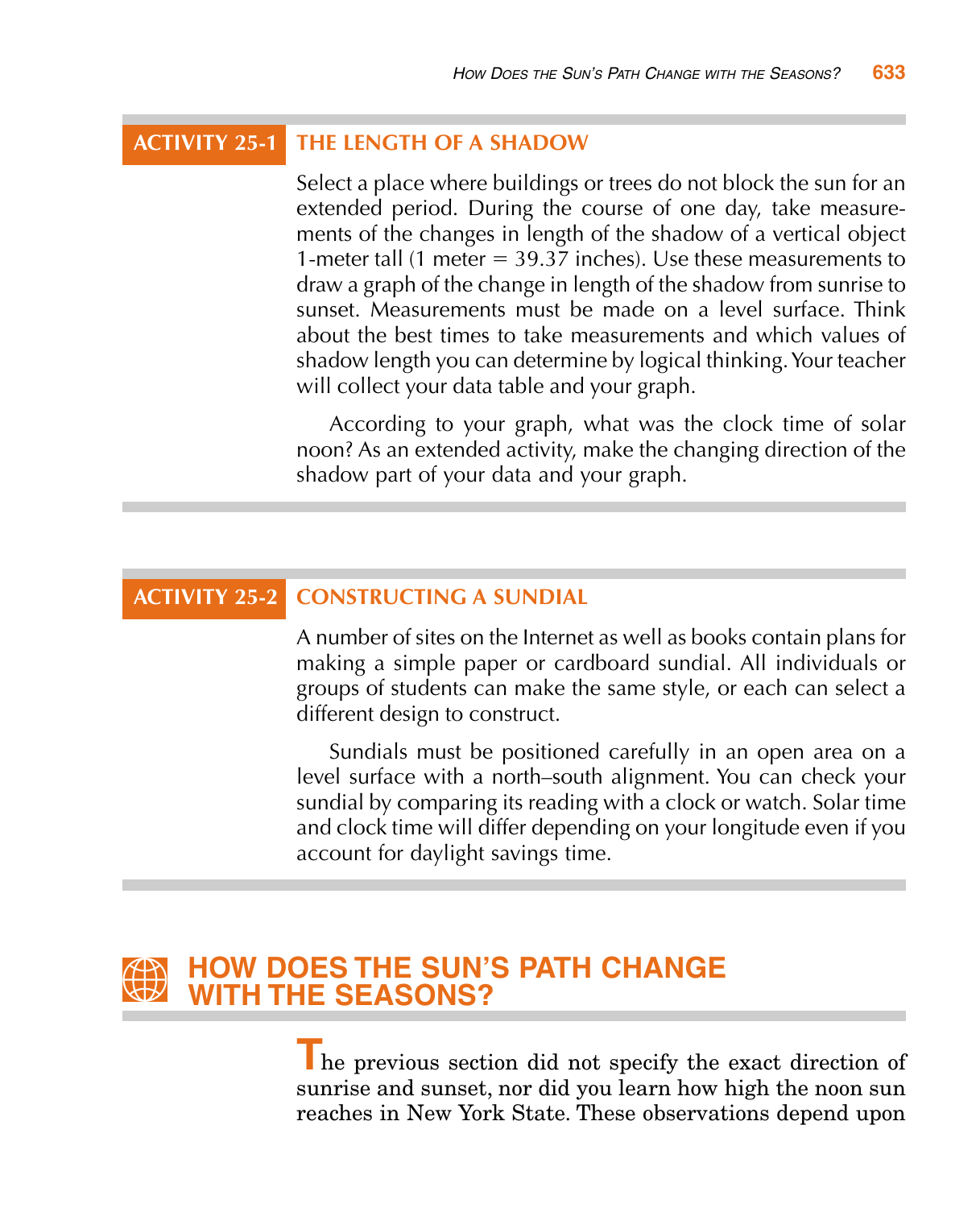the time of year. In fact, the seasons can be defined based on observations of the path of the sun through the sky.

For observers with a level horizon, such as anyone at sea, the sun rises exactly (due) east and sets due west on just two days of the year. People who live on land would also observe this if hills, trees, and buildings did not block a level line of sight to the horizon. These two days of the year are the **equinoxes**. Equinox can be translated as equal night. On these days, daylight and night are approximately equal in length: about 12 hours of daylight and 12 hours of night.

It is useful to remember that the complete apparent path of the sun is a circle. Part of this circle is above the horizon and part is below the horizon. The total angular distance around a circle is 360°. Furthermore, the apparent motion of the sun along that circle is constant. The rate at which the sun appears to move is determined by dividing 360° by 24 hours, which equals 15° per hour. No matter when or where you observe the sun, it always appears to move at a rate of 15° per hour. However, the length of daylight changes. This is because the portion of the circle that is above or below the horizon changes on a yearly cycle.



Consider the changing path of the sun for an observer facing south at 42° north latitude in New York State. March 21 is the *spring equinox* as shown in Figure 25-3. (This is also called the vernal equinox.) The sun rises due east at 6 A.M. It moves to the observer's right as it climbs to a noon altitude angle of 48°. In the afternoon, the sun continues to the right, setting due west at 6 P.M. Of the sun's circular path of 360°, half is in the sky and half below the horizon, so there are 12 hours of daylight.



The longest period of daylight in New York State occurs 3 months later, usually on June 21, which is called the **summer solstice**. On that date, the sun rises in the northeast at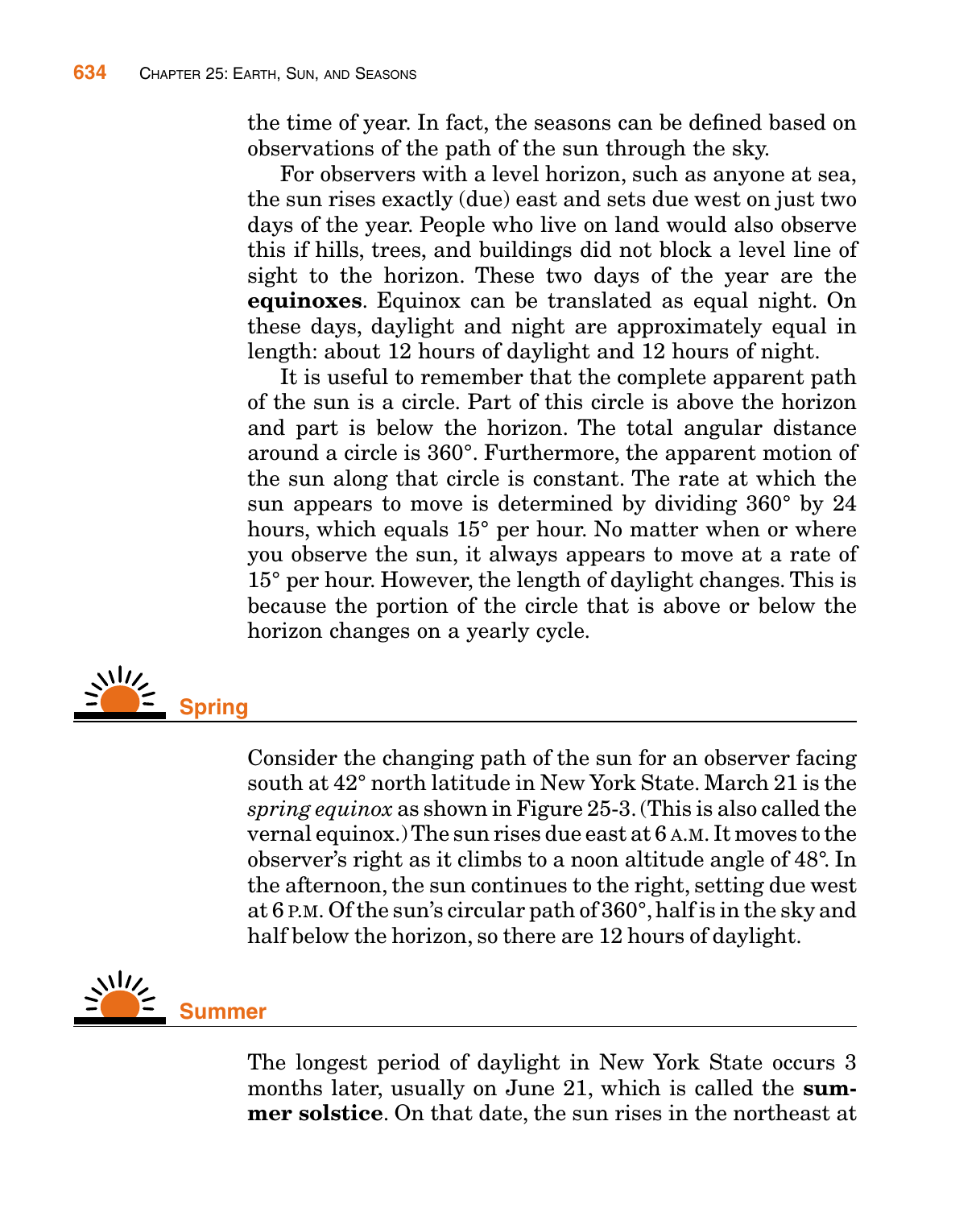

about 4:30 A.M. standard time (5:30 A.M. daylight savings time) and sets at about 7:30 P.M. standard time (8:30 P.M. daylight savings time). (See Figure 25-4.)

New York has about 15 hours of daylight at the summer solstice because the sun rises well into the northeast and sets in the northwest. Therefore, more than 60 percent of the sun's circular path is above the horizon. This is also when the noon sun is highest in the sky in New York State—71.5° above the horizon (but still 18.5° below the zenith). Insolation is strongest at this time of the year. The season of summer begins on the summer solstice.



**Figure 25-4** In New York State on the summer solstice, the sun rises in the southeast at about 4:30 A.M. (standard time) and sets in the southwest about 7:30 P.M., providing 15 hours of daylight. The sun reaches its highest point at noon when it is nearly  $72^{\circ}$  above the southern horizon. The sun's path in March is shown by a dotted line.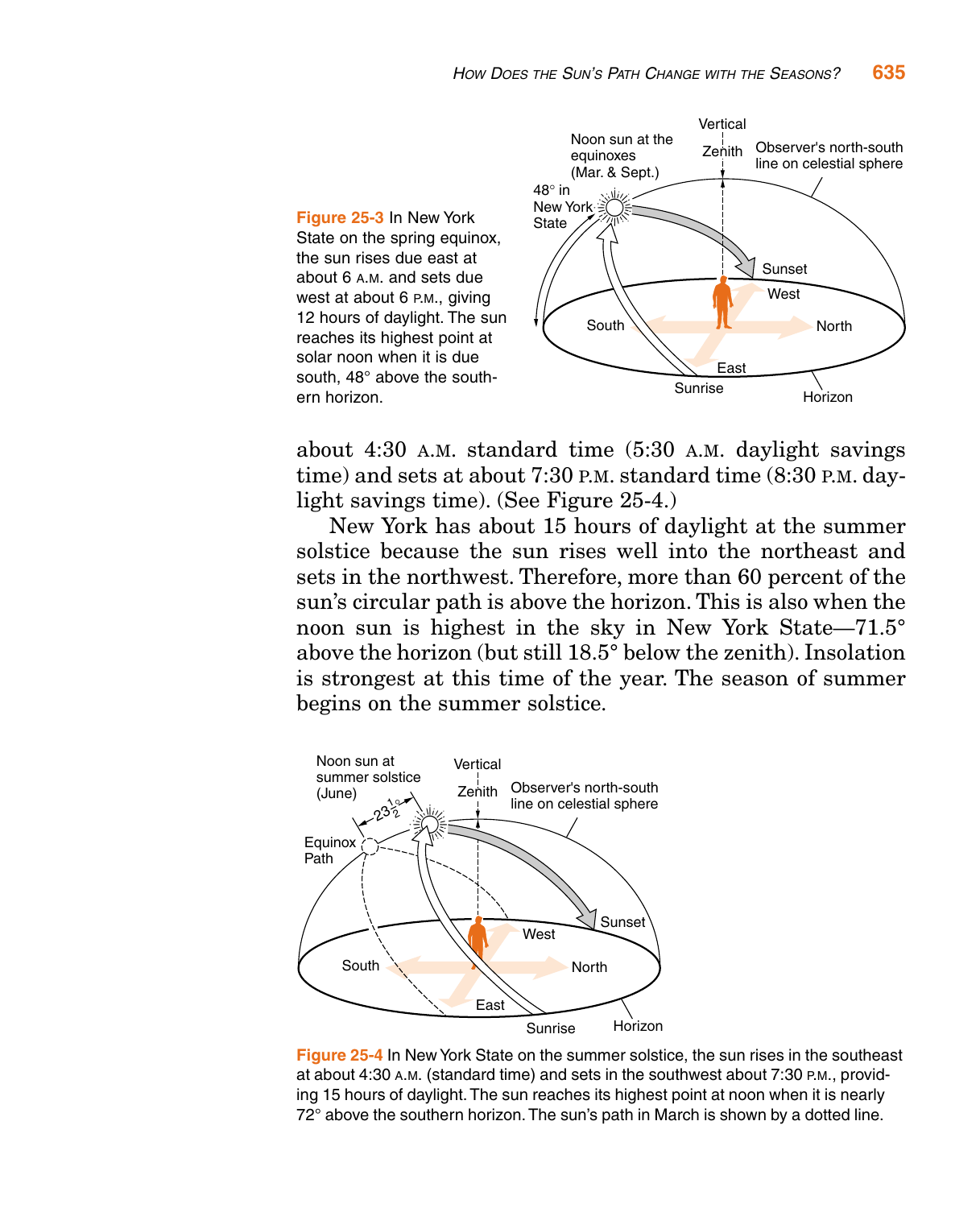

The **autumnal equinox** occurs about September 22. On that day sunrise occurs at 6 A.M. due east, and sunset at 6 P.M. due west. The sun follows the same path it took 6 months earlier at the spring equinox. Figure 25-3 on page 635 is appropriate for both equinoxes. Because there are not exactly 365 days in a year, periodic adjustments must be made in our calendars. Therefore, the dates of the beginning of the seasons vary from year to year.



The first day of winter occurs each year between December 21 and December 23, which is called the **winter solstice**. On that day, the sun rises in the southeast a shown in Figure 25-5. Its path through the sky is relatively short and the sun sets in the southwest. Less than 40 percent of the sun's circular path is above the horizon. Sunrise does not occur until about 7:30 A.M., and the sun sets at about 4:30 P.M. The length of daylight at 42° north on the winter solstice is about 9 hours.

The maximum altitude of the sun, at solar noon, is only about 24.5° above the southern horizon. The sun is never very high in the sky, even at noon.This is why solar energy is weakest at this time of year. This pattern of change is the same for



**Figure 25-5** In New York State on the winter solstice, the sun rises in the southeast at about 7:30 A.M., and sets in the southwest about 4:30 P.M., giving just 9 hours of daylight. The sun reaches its highest point at noon when it is 24.5° above the southern horizon. Dotted lines show the sun path at the equinoxes and the summer solstice.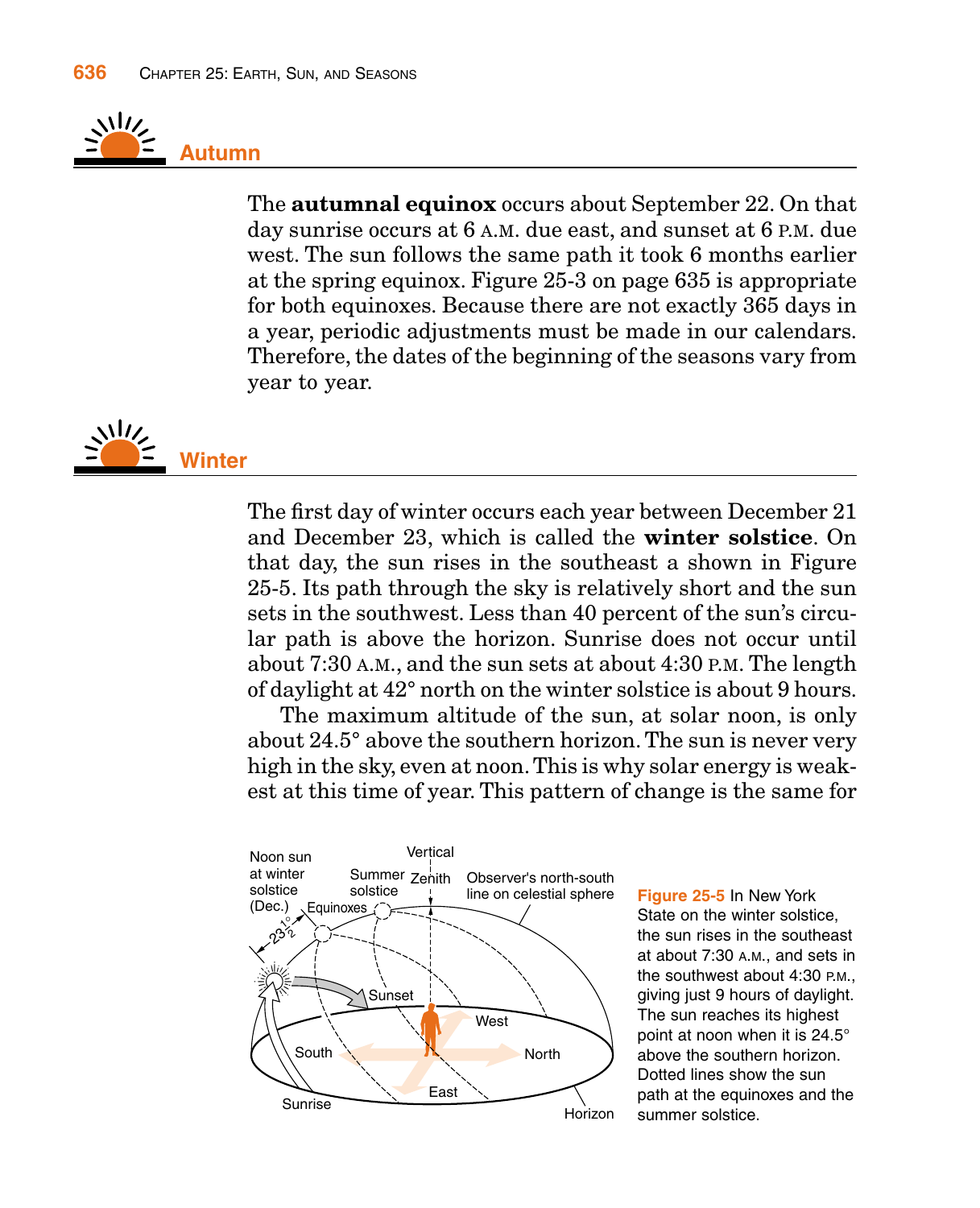all mid-latitude locations on Earth, although the angular altitude of the noon sun does change with latitude.

For mid-latitude locations such as New York State, the seasonal changes can be summarized as follows:

- **1.** The sun generally rises in the east and sets in the west. However, the sun rises north of east when the days are longest in spring and summer and south of east during the short days of fall and winter. The sun always sets in the west, but the pattern of change is similar. The sun sets in the northwest during the long days of spring and summer. When the days are shorter in fall and winter, the sun sets in the southwest.
- **2.** The direction of both sunrise and sunset moves northward along the horizon as the days get longer in winter and spring. During the summer and autumn, when the days get shorter, the sunrise and sunset position moves southward from day to day.
- **3.** The noon sun is highest at the time of the summer solstice and lowest at the time of the winter solstice. At these times, the noon sun is  $23^{\frac{1}{2}^{\circ}}$  higher or lower than its equinox position.
- **4.** When the noon sun is highest in the sky, the days are longest.

#### **ACTIVITY 25-3 OBSERVING THE SUN**

**CAUTION:** It is dangerous to look directly at the sun, especially for an extended time because of the potential for damage to your eyes. This danger is much greater if a person is looking through a telescope, which can concentrate the sun's energy. It is best to never look at directly at the sun through any optical device. However, there are two relatively safe ways to observe the sun.

One relatively safe method is to use a small reflecting telescope to project an image of the sun. Direct the sunlight onto a sheet of paper mounted inside a cardboard box. Focus the image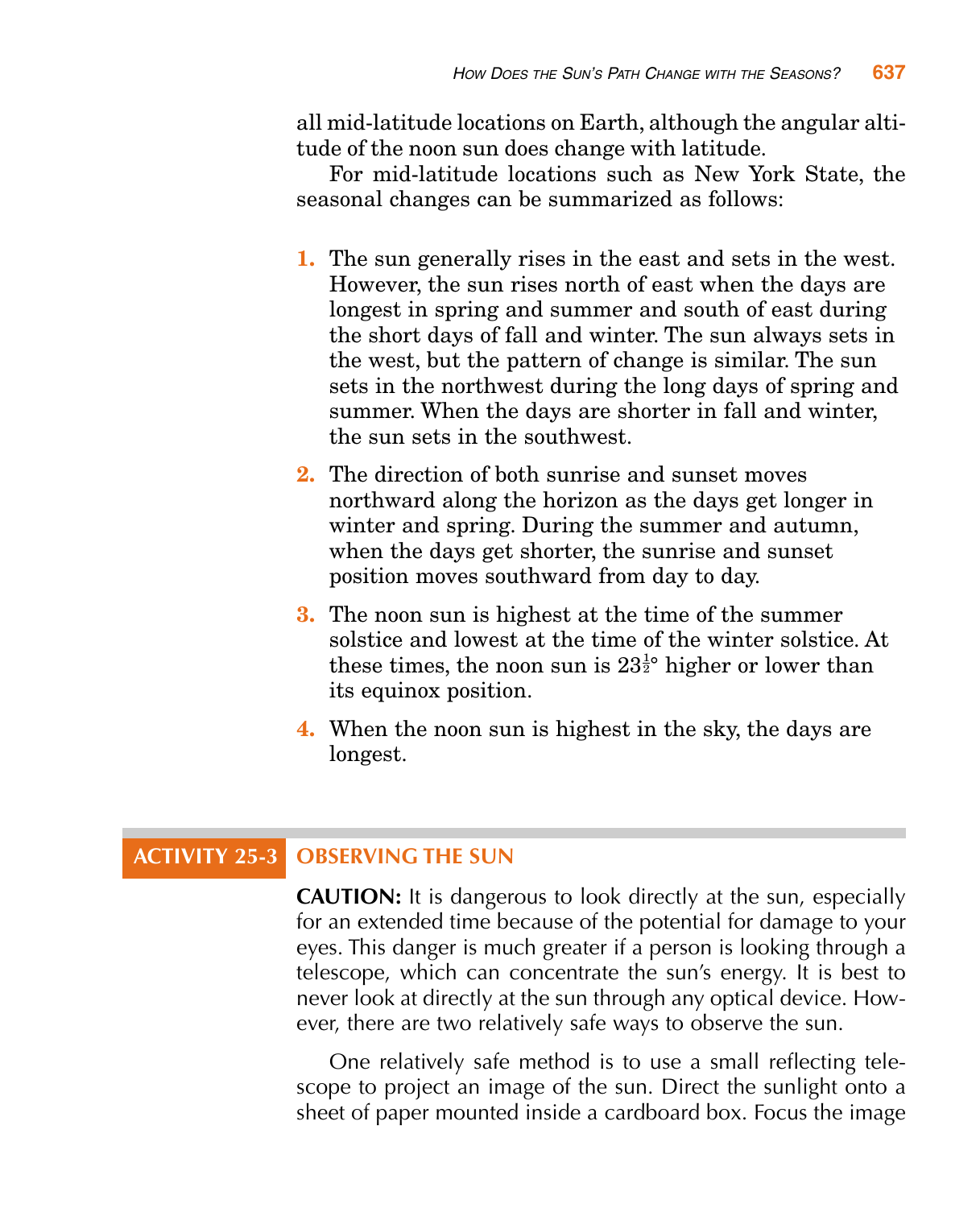

**Figure 25-6** A reflecting telescope can be used to project the sun's image onto a sheet of paper mounted in a cardboard box. Dark areas known as sunspots can sometimes be seen on the sun's surface. *Never look directly at the sun through any optical device.*

on the paper with the eyepiece. The box shields the paper screen from direct sunlight. This procedure is shown in Figure 25-6.

A second method makes use of a special kind of mirror called a front-sided mirror. Most mirrors have the silver reflective coating behind the glass to protect the coating from scratches. Frontsided mirrors can be purchased from scientific supply companies. This activity works best with a tiny piece of mirror about a quarter the size of a small coin.

Mount the small piece of front-sided mirror on a tripod so it reflects a beam of sunlight through a window. Project the reflection onto a light-colored interior wall of a darkened room. Although it can be difficult to aim this reflection, the image projected inside can be used for two purposes. This procedure will create a dim image of the sun revealing details on the solar surface. It can also be used to observe and even measure the sun's apparent motion through the sky.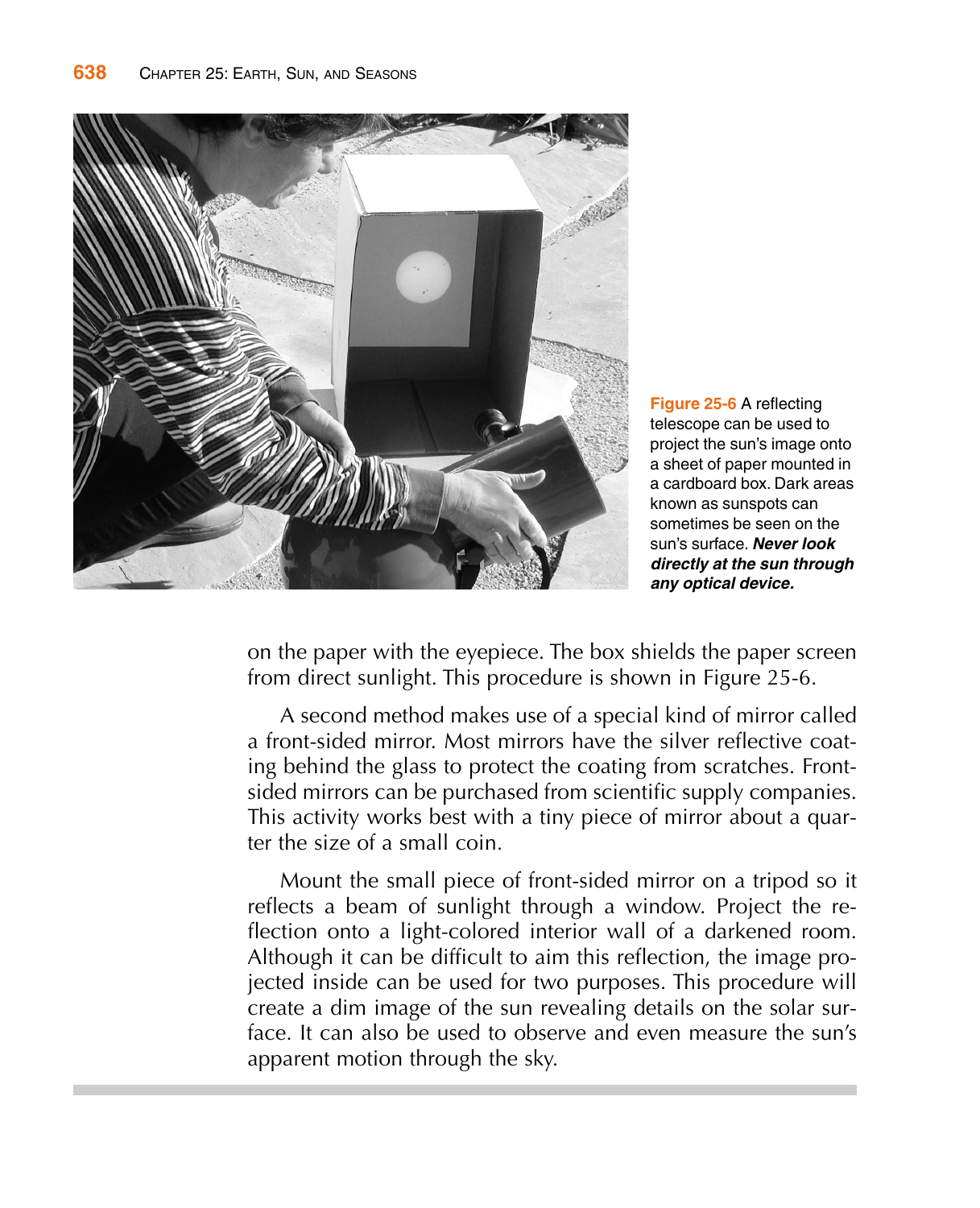## **DOES THE SUN'S PATH DEPEND ON THE OBSERVER'S LOCATION?**

At any particular time, half of Earth is lighted and half is in shadow. Whether it is day or night depends upon where you are located. This is a consequence of living on a spherical planet.



If you telephone someone in California, you need to take into account that the sun rises in New York 3 hours before it rises in California. This is due to Earth's rotation at 15° per hour. Local time generally changes by 1 hour for each 15° change of longitude east or west. This is why Earth is divided into time zones that generally are 1 hour apart for each 15° change in longitude.



Although the local solar time does not change with latitude, the path of the sun through the sky does change. You have already read that observers at the North or South Pole experience 6 months of daylight followed by 6 months of night. In fact, every location on Earth has a total of 50 percent of the year when the sun is in the sky and 50 percent when it is below the horizon. However, as a result of Earth's curvature, the cycle of day and night is most changeable at the poles and most constant near the equator.

People at the equator experience approximately 12 hours of daylight every day. Although the position of sunrise along the horizon changes, as it does in the mid-latitudes such as New York, the noon sun is always high in the sky. When it is spring and summer in the Northern Hemisphere, the sun rises to the north of east at the equator. The noon sun is a little north of the zenith (the point straight overhead). From late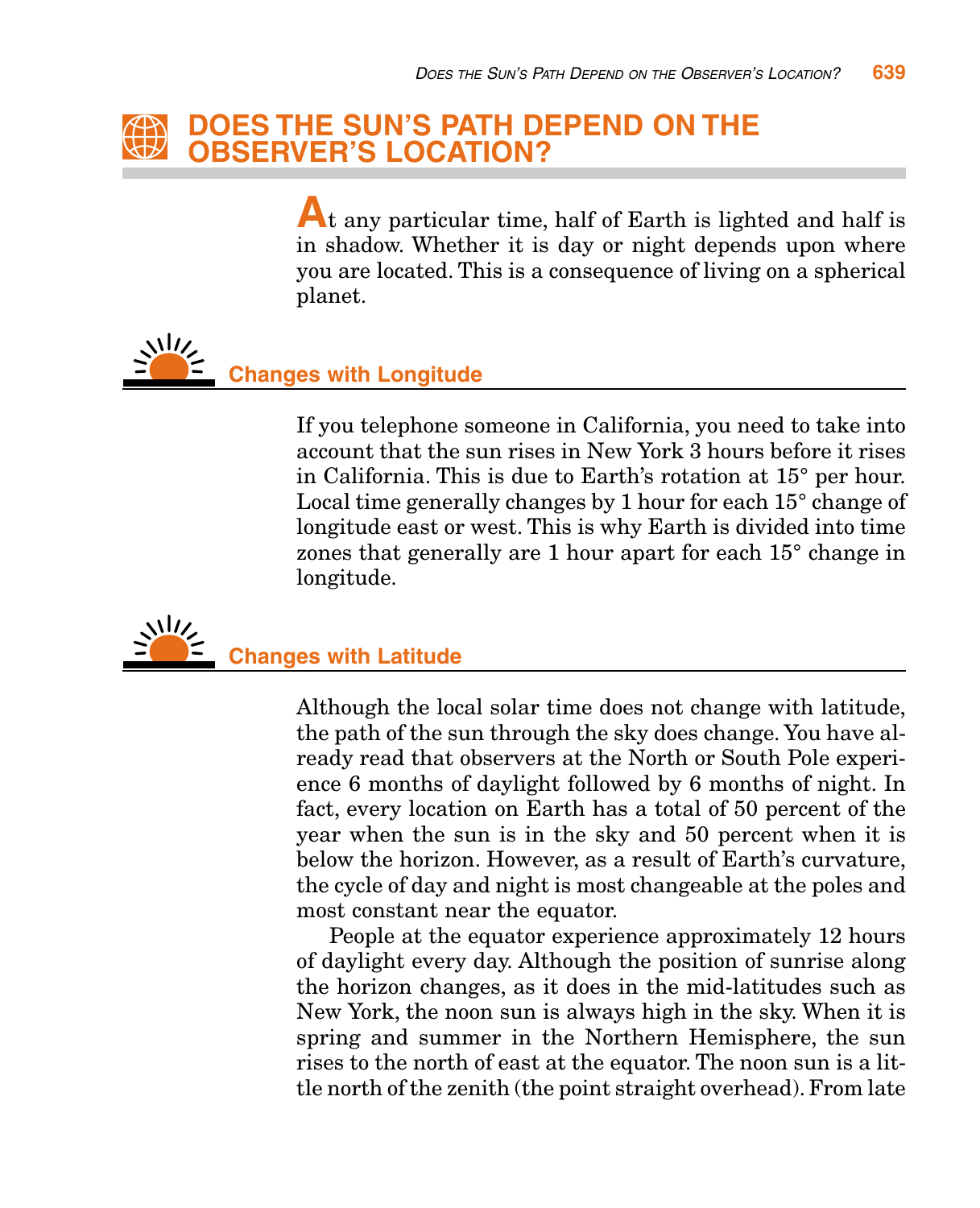September through most of March the sun rises in the southeast and reaches its highest point a little south of the zenith. At the equinoxes the sun rises due east, sets due west, and the noon sun is directly overhead at the equator. Changes from season to season are hardly noticeable. This is why the tropics are sometimes called the zone of seasonless climates.

Moving out of the tropics, you would notice that the noon sun is never directly overhead. You would also notice distinct seasons and changes in the length of daylight. South of the equator, the seasons are the opposite of those in New York. When its summer here and the days are longer, it is winter south of the equator and daylight is shortest. When it is spring in New York, days are getting longer and the noon sun higher in the sky each day. At the same time, is autumn south of the equator where the opposite changes are happening.



**T**his was an easy question for our ancestors to answer. They could not feel the ground moving. Their observations fit the idea that the sun circles Earth in a daily path that changes through the year.



For most people that answer was logical and complete. This is called the **geocentric model**. (The prefix *geo-* refers to Earth, as in geology, the study of the solid Earth.) Geocentric means Earth-centered. The geocentric model assumed Earth was stationary and the real motion of celestial objects caused the motions seen in the sky.

As early as 2000 years ago, some scholars made observations that caused them to question this traditional view of Earth. These observations led some scholars to consider the idea that Earth is not a flat surface, but a huge sphere. The geocentric model was revised to include Earth as a sphere, but still at the center of the orbits of the sun, planets, and stars.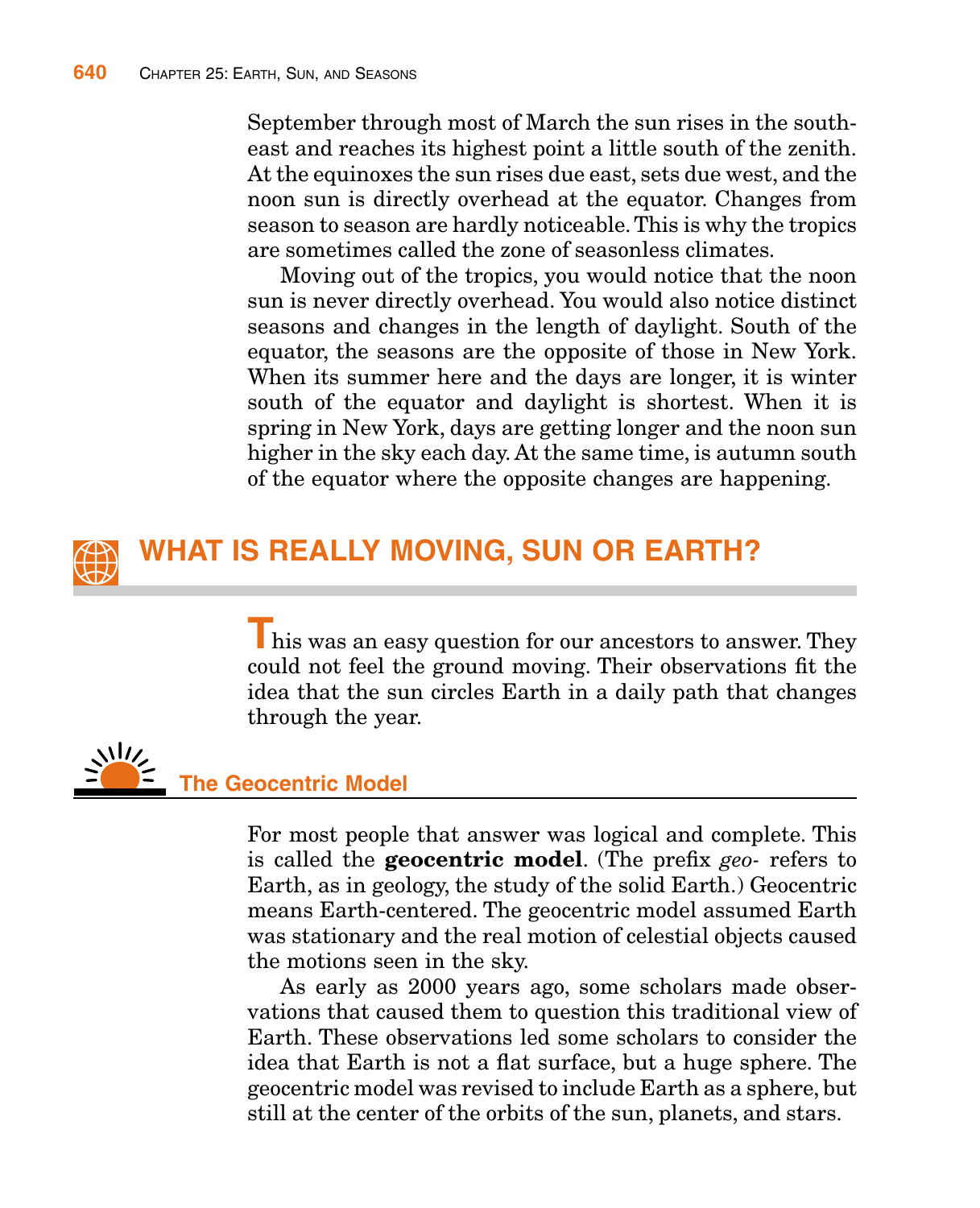

Copernicus published his ideas about the sun-centered model in Poland in 1543. It was controversial. The well-known Italian mathematician and inventor Galileo published his own observations in the early 1600s supporting the sun-centered model. Important clues came from observations of the motions of planets in the night sky. German astronomer Johannes Kepler developed the mathematical tools needed to predict the positions of the planets among the stars. However, his theories made sense only if he assumed that the planets, including Earth, orbit the sun. This is the central idea of the **heliocentric model** of the universe. (The prefix *helio-* refers to the sun.) The heliocentric model places the sun at the center of planetary motion.

According to this model, it is mainly the motions of Earth that cause the apparent motions of celestial objects. The motion of the planets in their orbits around the sun is known as **revolution**. The heliocentric model also includes the **rotation**, or spin, of Earth on its axis.

A useful way to remember the difference between rotation and revolution is to recall that a top is a spinning toy. Rotation has two *T*s, the first letter of *top*. The American Revolution started in 1776, which is a year. A revolution is the yearly cycle of Earth's motion in its orbit around the sun. Figure 25-7 on page 642 compares the geocentric and heliocentric models.

Experimental proof of Earth's motion was not discovered until 1851. By then, most astronomers already supported the heliocentric model. Motions of the planets in the geocentric model had become too complicated to explain by the laws of physics.



Jean Foucault invented a special pendulum that is free to rotate as it swings back and forth. The Foucault pendulum is shown in Figure 25-8 on page 642. If a Foucault pendulum were used at the North or South Pole, it would seem to rotate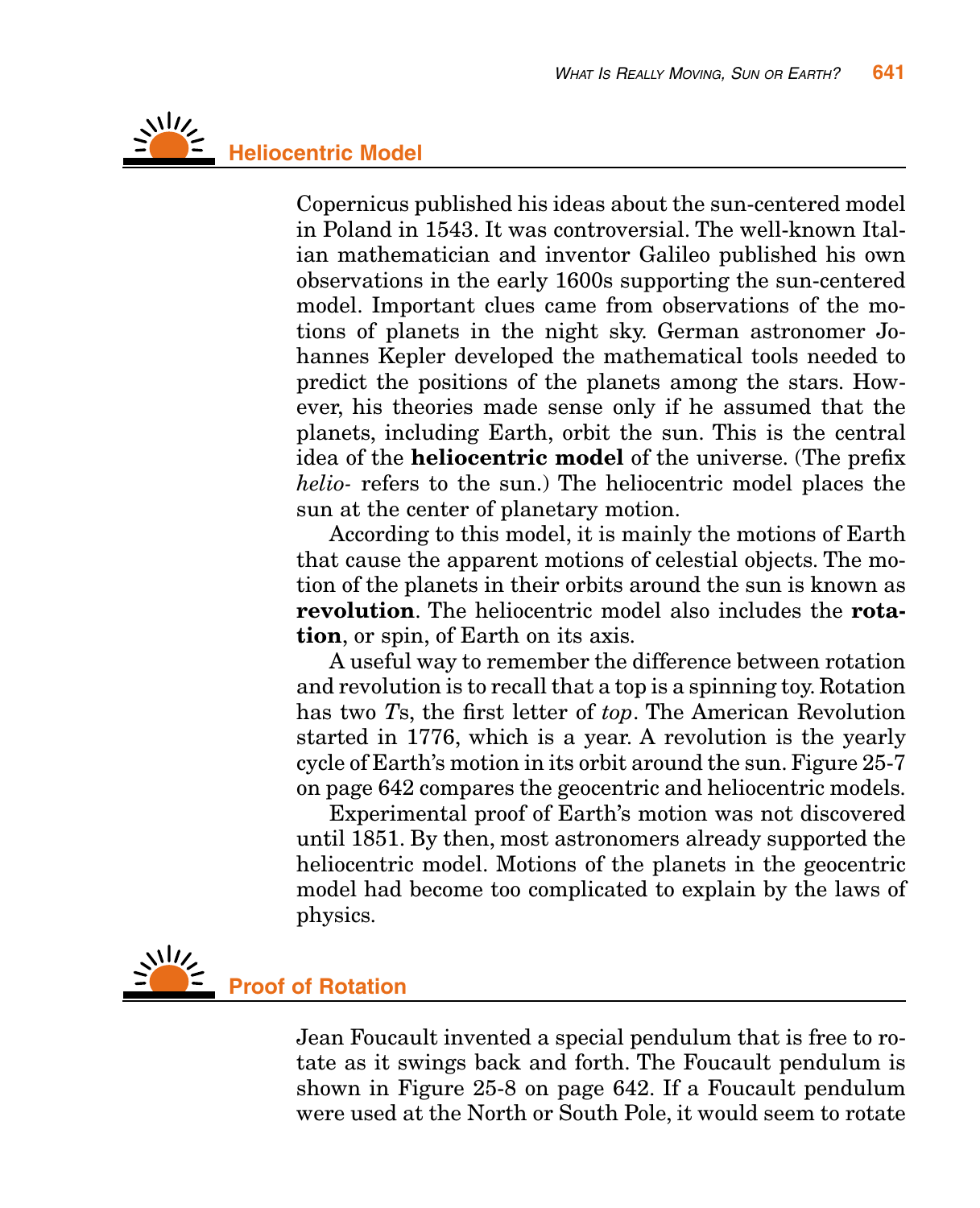

**Figure 25-7** Early astronomers thought that the sun and planets orbited Earth.This is called the geocentric (Earth-centered) model. Arrows show the direction of motion in orbits.The complicated paths of the planets among the stars required astronomers to add circles to the orbits as shown by the dashed figures. A major reason that astronomers grew to prefer the heliocentric (sun-centered) model is that it is simpler.

in a complete circle every 24 hours (15° per hour) as Earth spins underneath it. At the equator, a Foucault pendulum does not seem to rotate at all because of its orientation with Earth's axis. It is important to remember that the Foucault

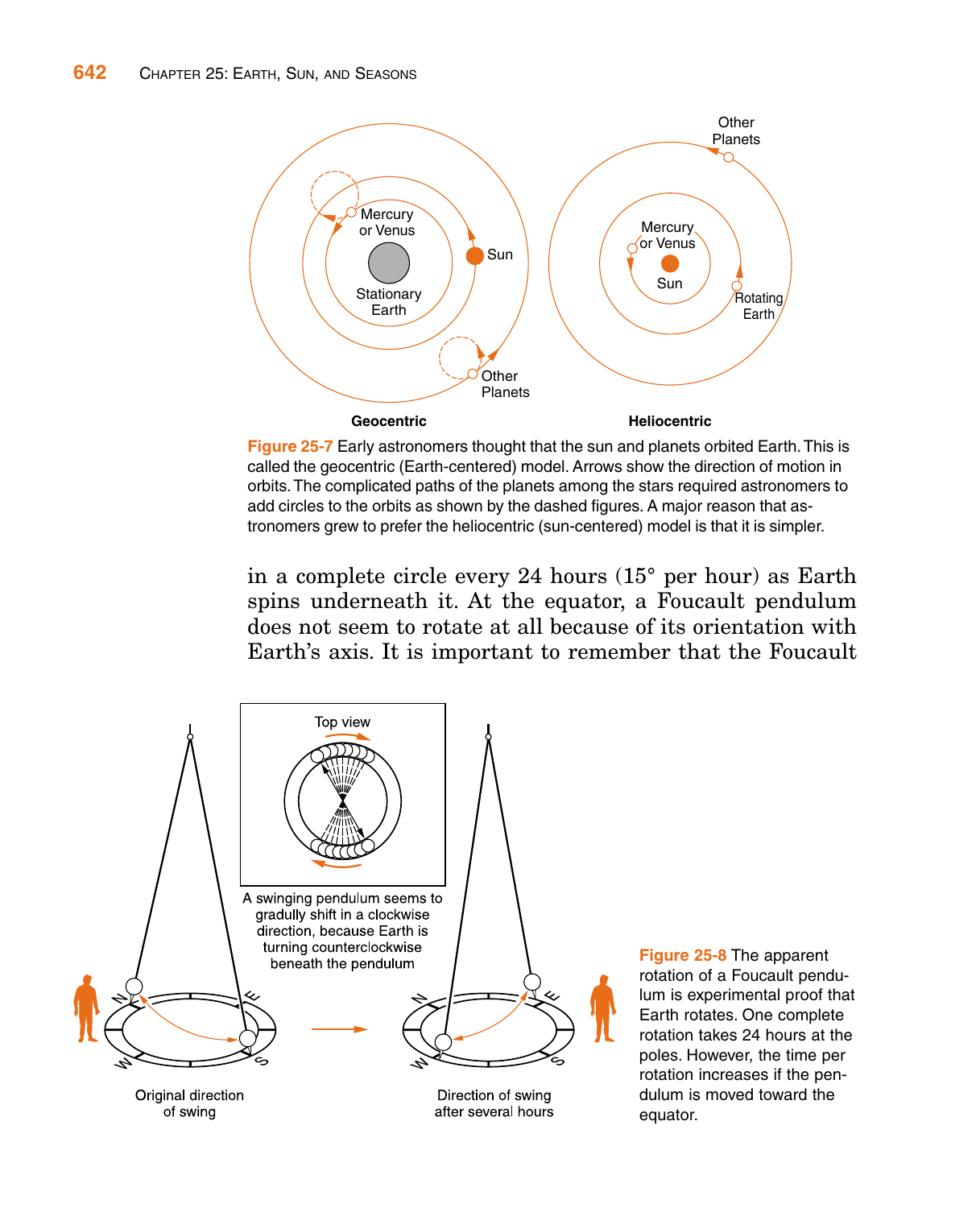pendulum swings in the same plane as the Earth rotates beneath it. A Foucault pendulum in New York State takes about 36 hours to complete one apparent rotation.

### **ACTIVITY 25-4 LOCATE A FOUCAULT PENDULUM**

Some museums and other public places, such as the main lobby of the United Nations in New York City, have a Foucault pendulum. Locate the one nearest to where you live. If you are able to visit it, try to stay long enough to see a noticeable change in the direction of swing.

The Coriolis effect, a second proof of Earth's rotation, was discussed in Chapter 21. Due to the Coriolis effect, winds in the Northern Hemisphere curve to their right as they move out of a high-pressure system. Ocean currents in this hemisphere also curve to their right. The apparent curve to the right is actually a result of the winds and ocean currents trying to follow a straight path on a moving planet. Remember that this apparent curve is to the left in the Southern Hemisphere.



If you could view Earth from a stationary position in space beyond Earth's orbit, you might see the planet at one of the positions shown in Figure 25-9 on page 644. This diagram shows Earth's two most important motions: rotation and revolution. Note that this diagram is not drawn to a uniform scale. From outside Earth's orbit, the sun would appear as a tiny circle of light. Except in its closest position, Earth would appear as a tiny dot. In addition, at any given time Earth is at only one position in its orbit. Earth revolves around the sun in an annual cycle. With 365 days in a year and 360° in a circle, the planet revolves a little less than 1° in its orbit each day.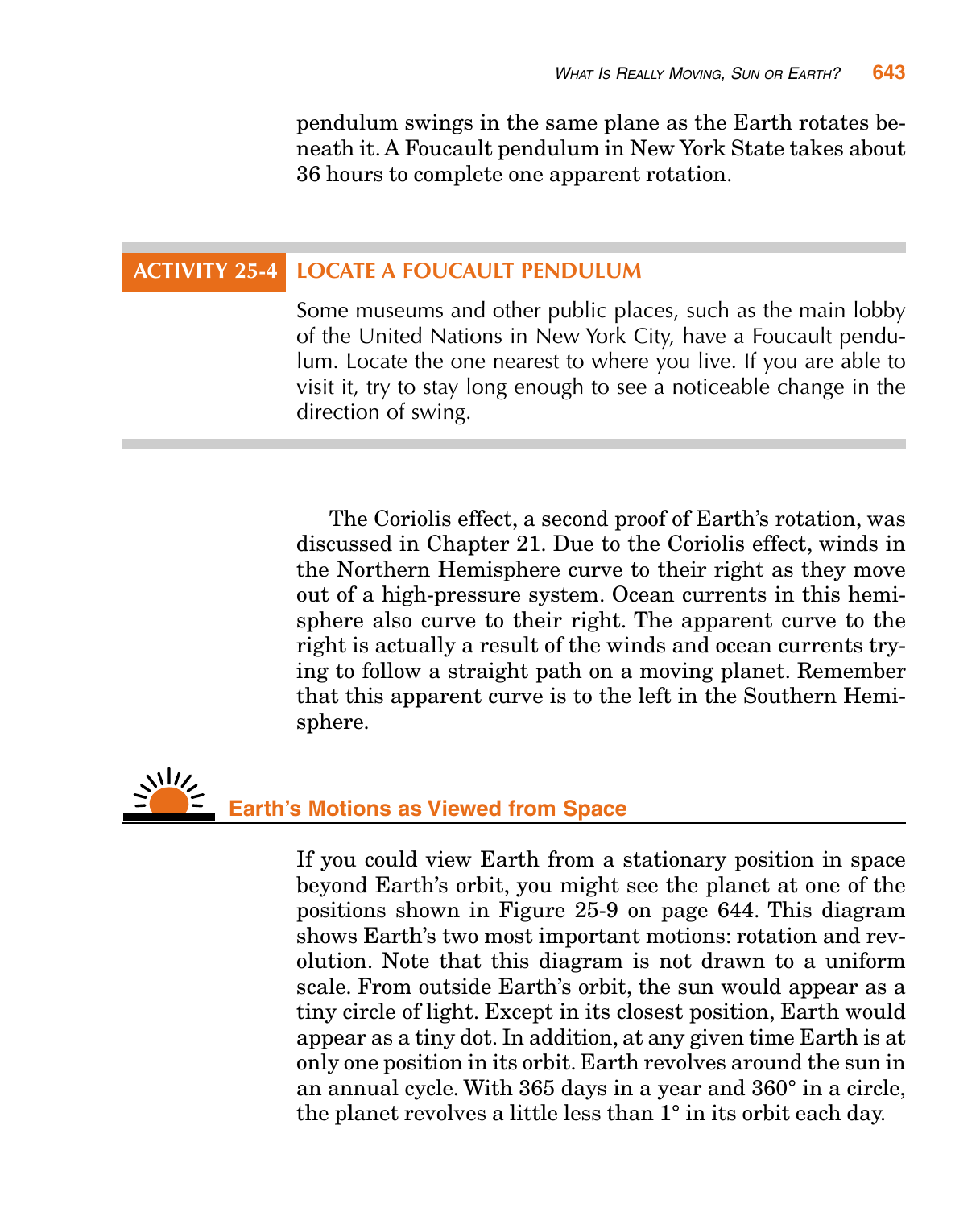

**Figure 25-9** The seasons are the result of Earth's daily rotation on an axis that is tilted 23  $1/2^\circ$  and its annual revolution around the sun. Notice that Earth is slightly closer to the sun when it is winter in the Northern Hemisphere. The seasons labeled on this diagram apply only to the Northern Hemisphere.



The seasons are caused by a combination of two Earth motions. In addition to its revolution, Earth rotates on an axis that is tilted approximately 23.5° from a direction perpendicular to the plane of its orbit. The direction of Earth's axis is constant throughout the year. Polaris appears very close to the location in space directly above the North Pole. However, for half of the year, our spring and summer, the Northern Hemisphere is tilted toward the sun. For the other half of the year, our autumn and winter, the Northern Hemisphere is tilted away from the sun.

The latitude at which the vertical ray of sunlight strikes Earth determines the beginning of each season. The **vertical ray** is sunlight that strikes Earth's surface at an angle of 90°. It is sometimes called the direct ray of sunlight. This ray strikes Earth at a position where the sun is directly overhead, that is at the zenith. This ray of sunlight always hits Earth within the tropics. However, its position changes in an annual cycle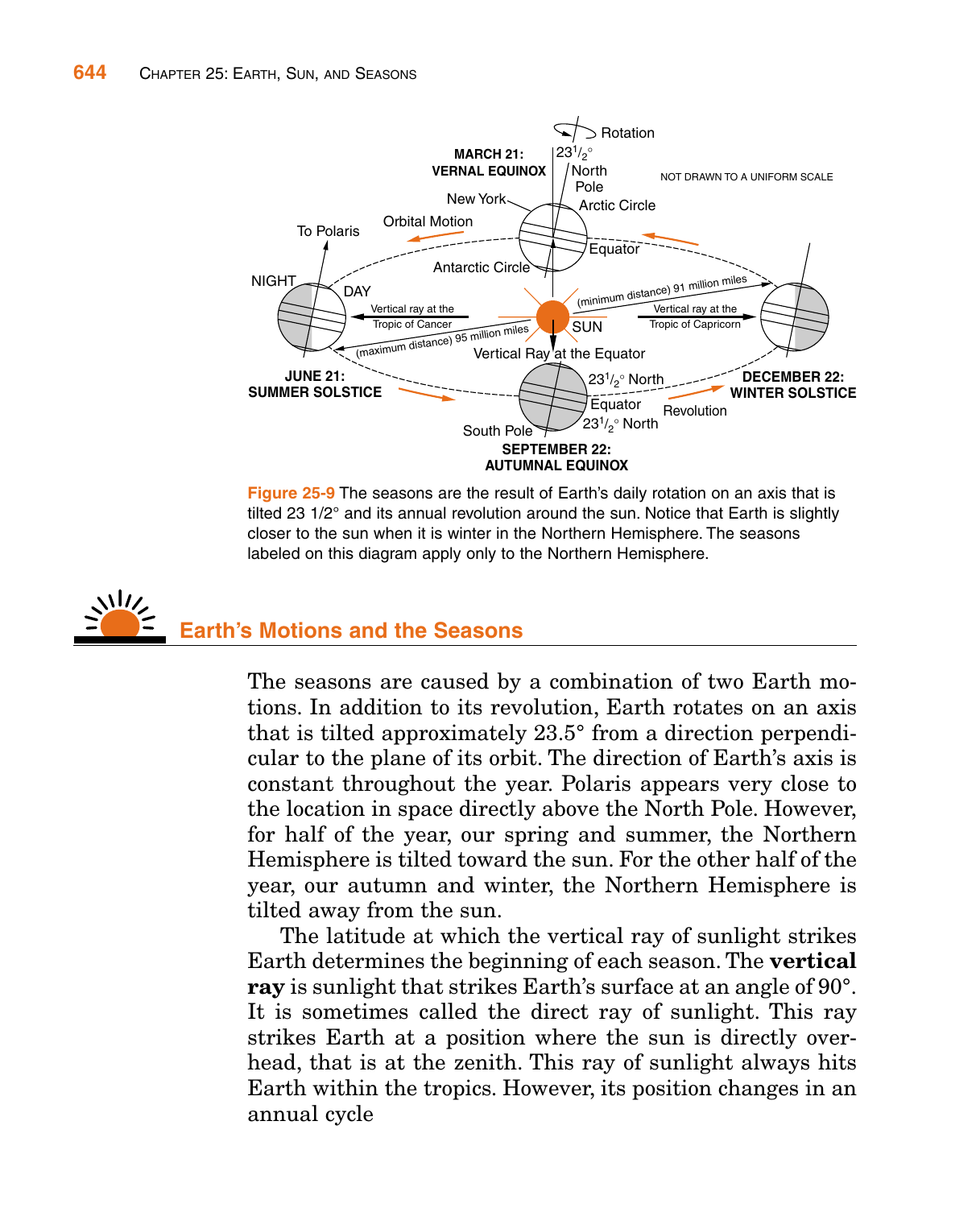**SPRING** The spring, or vernal, equinox, shown by the top Earth position in Figure 25-9, occurs near the end of March.At that time, the vertical ray is at the equator, and spring begins in the Northern Hemisphere (autumn in the Southern Hemisphere). Earth's axis is pointed neither toward nor away from the sun, and most of the planet receives 12 hours of daylight. The exceptions are the North and South Poles, where the sun circles very near the horizon, resulting in twilight for 24 hours.

**SUMMER** Over the next 3 months, Earth moves toward the June solstice, the beginning of summer in the Northern Hemisphere. At this time, the North Pole is tilted toward the sun and the vertical ray reaches its greatest latitude (23.5°N) north of the Equator, the **Tropic of Cancer**. In the Northern Hemisphere, this is when the noon sun is highest in the sky, the sun's path through the sky is longest, and daylight is longest.

It is just after this time that Earth reaches its greatest distance from the sun. However, the change in the Earth-sun distance is very small. In fact, it is too small to affect the seasons. If Earth's distance from the sun caused the seasons, you would observe two major differences from the present seasons. First, summer and winter would be reversed. Our warmest weather would be in January. Second, summer in the Northern Hemisphere would be summer in the Southern Hemisphere instead of the present 6-month difference.

**AUTUMN AND WINTER** Over the next 3 months as Earth moves to its September position, the vertical ray moves back to the Equator. This is the autumnal equinox. Our winter begins after another 3 months, near the end of December, when the North Pole is tilted away from the sun. At this time, the vertical ray reaches its most southerly latitude (23.5°S), the **Tropic of Capricorn**.

Two other latitude positions are important. The **Arctic Circle** (66.5°N) is the latitude north of which the sun does not rise on our December solstice. North of this latitude, the sun is in the sky for 24 hours at the June solstice. The **Antarctic Circle** (66.5°S) is the corresponding latitude in the Southern Hemisphere. On the December solstice (summer solstice in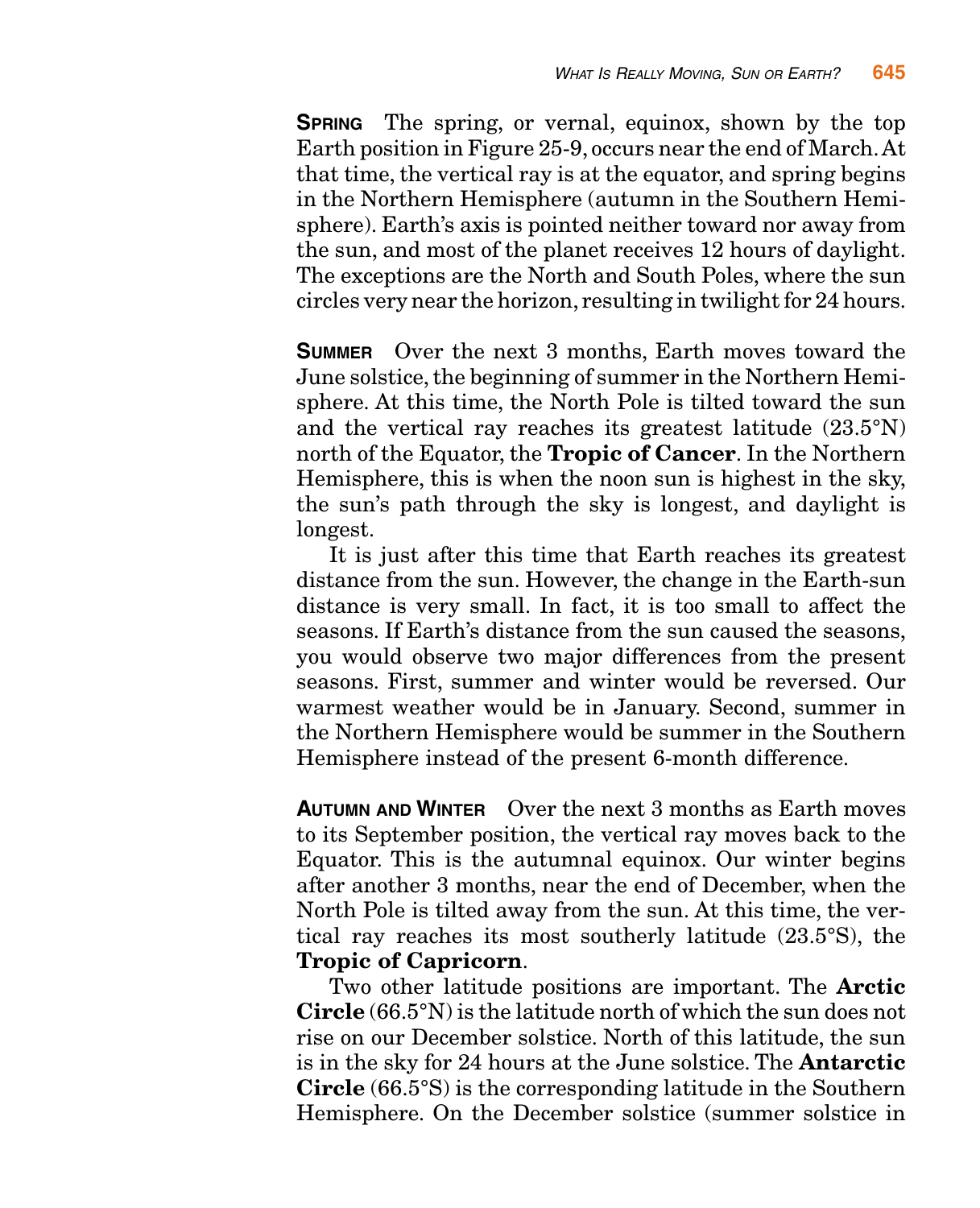

**Figure 25-10** Notice how the position of the vertical ray and the daily hours of sunlight change with the seasons.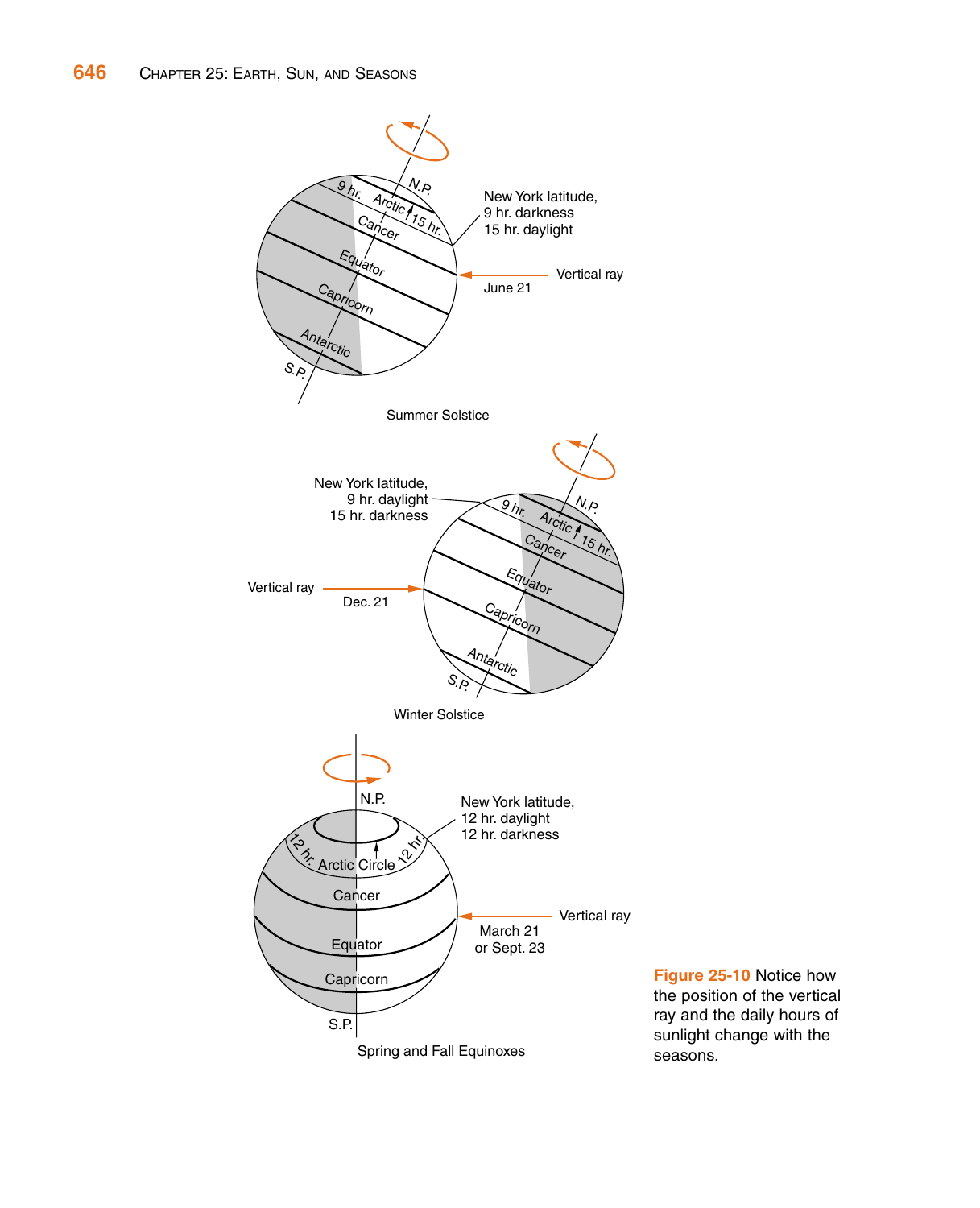the Southern Hemisphere), the sun is in the sky for 24 hours. On the June solstice (winter solstice in the Southern Hemisphere), the sun does not rise. Figure 25-9 on page 644 should help you understand the seasonal changes in the path of the sun through the sky and why the seasons are reversed north and south of the equator.

Figure 25-10 shows Earth at the solstice and equinox positions. Notice how the latitude at which the vertical ray of sunlight strikes Earth changes as does the length of daylight in New York State.

### **ACTIVITY 25-5 MODELING EARTH MOTIONS**

Position a single bright light, representing the sun, at the center of a darkened classroom. With a globe, illustrate Earth's motions of rotation on its axis tilted 23.5° and revolution around the sun. Notice how the height of the sun in New York State and the length of daylight change as Earth orbits the sun. In what ways is this model unlike the real Earth and sun?

If Earth's axis were perpendicular to the plane of its orbit, there would be no seasons. In places like New York State, there would be no annual cycle of temperature and changes in the sun's path. On the other hand, if Earth's axis were tilted more than 23.5°, New York State would experience greater changes in temperature from winter to summer. More extremes in the path of the sun in its annual cycle would also be observed. The sun's path would be longer and higher in summer, but lower and shorter in winter.

## **HOW DO EARTH'S MOTIONS AFFECT THE APPEARANCE OF OTHER CELESTIAL OBJECTS?**

**The night sky was familiar to our ancestors who had no** electric lights, television, or computers. Although the stars are randomly distributed throughout the sky, ancient people imagined patterns in the stars.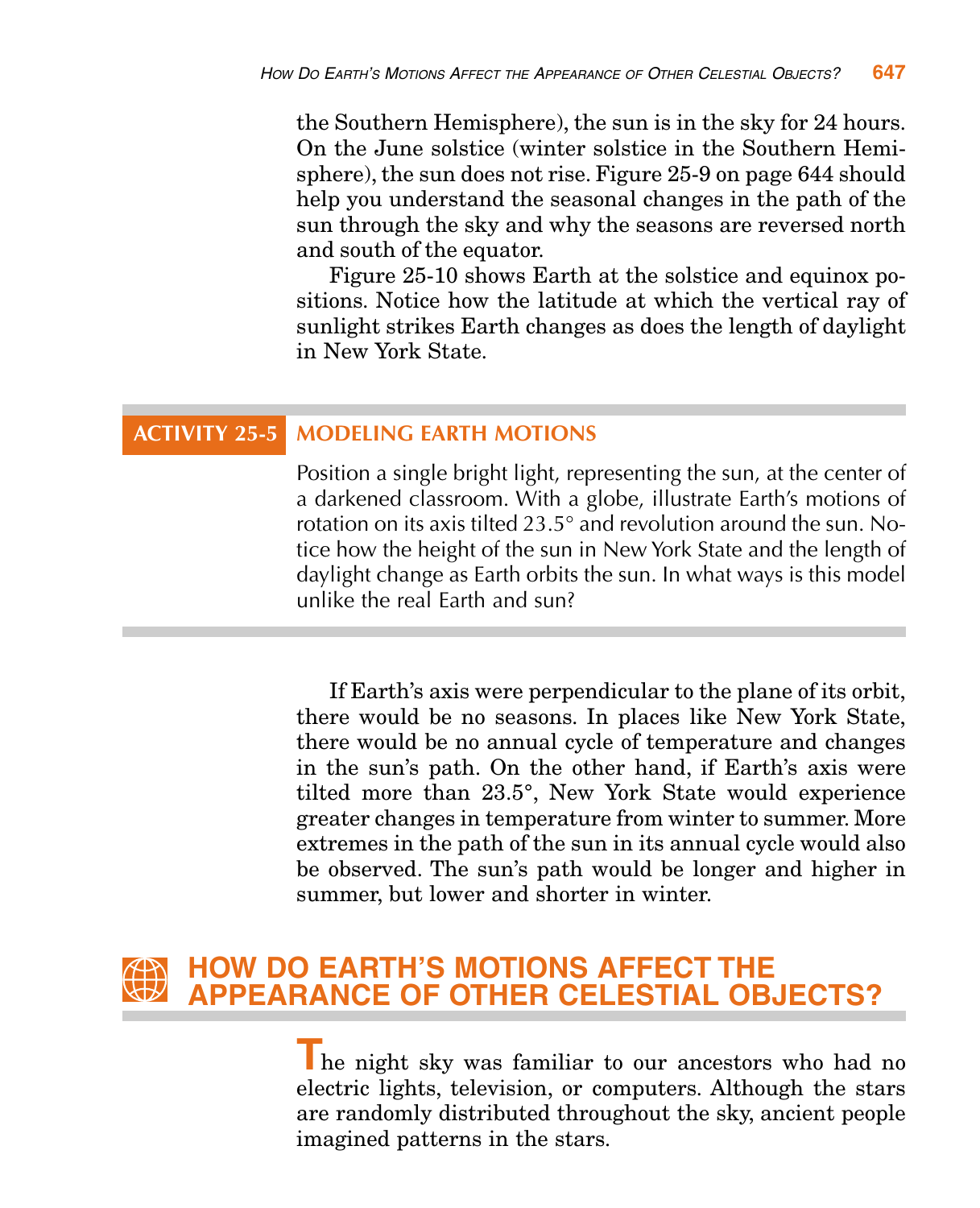

Certain patterns of stars are designated as constellations. Orion the hunter is a constellation prominent in New York's winter sky. Near Orion is a group of stars that represent his dog Sirius and Lepus the rabbit. Others patterns represent objects such as Lyra the harp.

Constellations were often associated with traditions and legends that became a part of the cultural heritage. The constellation called Cassiopeia was named for an Ethiopian queen who proclaimed that she was more beautiful than other women were. Two bright stars Castor and Pollux dominate the constellation Gemini. In mythology, Castor and Pollux were twins.

Different cultures imagined different things about the same group of stars. For example, the group of stars we call The Big Dipper is known as The Plow in Britain.To the ancient Greeks, this was a part of the Great Bear, which we call by its Latin name, Ursa Major. Figure 25-11 shows this constellation with a drawing of a bear superimposed on the star pattern. For many constellations, it takes a good deal of imagination to see in the pattern of stars the objects they represent.



**Figure 25-11** The group of stars called The Big Dipper is a part of the constellation Ursa Major (The Great Bear). For observers in New York State, this group of stars is always visible in the northern sky.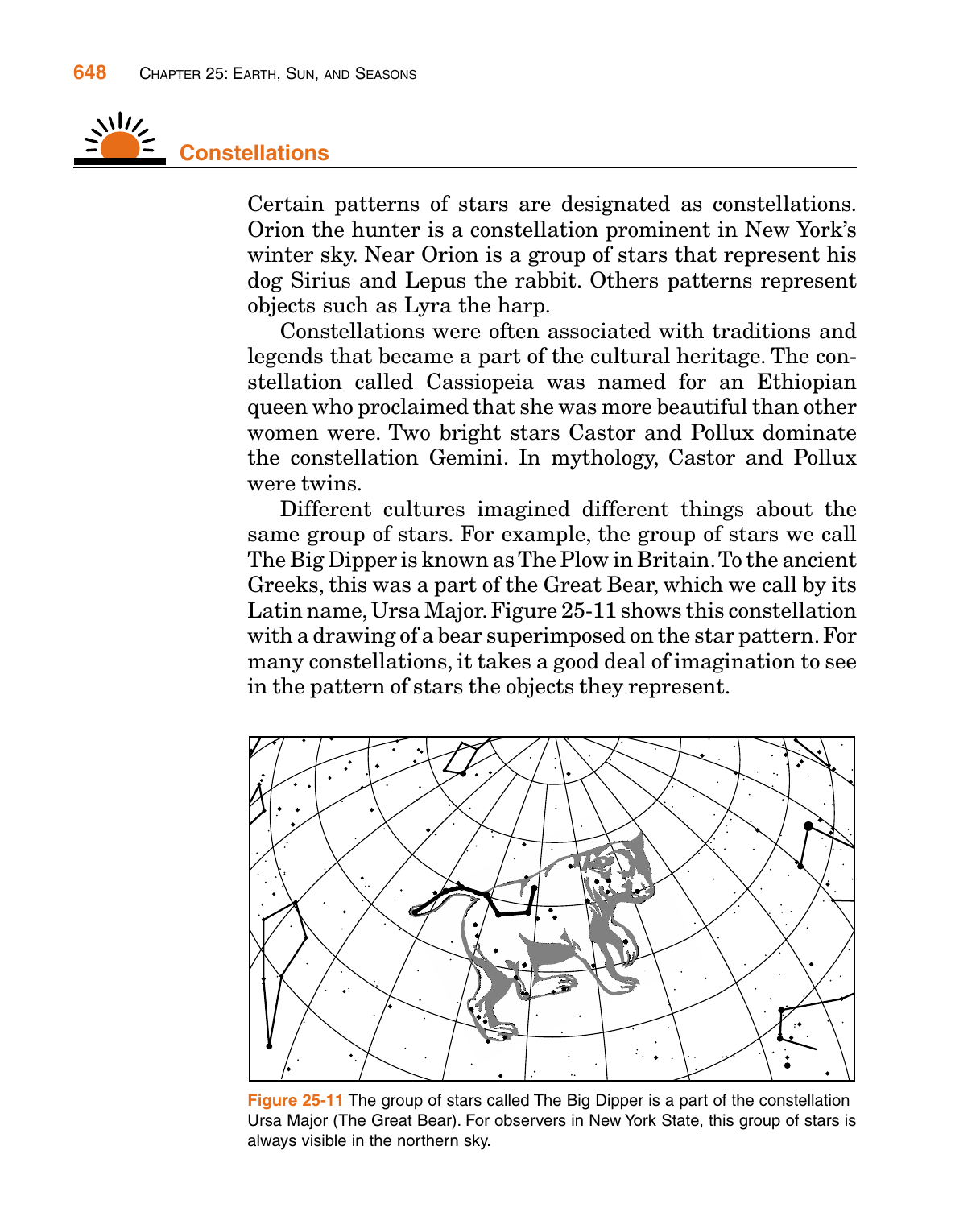## **ACTIVITY 25-6 THE BIG DIPPER AND POLARIS**

On a clear night, find the group of stars called the Big Dipper. Follow the pointer stars to Polaris. Sketch the Big Dipper and Polaris showing their orientation with respect to the Northern Horizon. You may wish to repeat this activity several hours later or in a few months at the same hour to see if their orientation changes.

### **ACTIVITY 25-7 ADOPT A CONSTELLATION**

Find a list of the major constellations in an astronomy book or another source. Select one constellation for which you will do the following:

- **1.** Draw your constellation in white or other light-colored ink on a sheet of black paper.
- **2.** Write a brief summary of the mythology traditionally associated with your constellation and draw the appropriate person or object on the star pattern of your constellation.
- **3.** Tell when and where your constellation can be observed in the sky.



Modern astronomers use the constellations to designate 88 regions of the night sky. This is a convenient way to establish a map of the stars. The stars always occupy the same position with respect to other stars. When a star is part of particular constellation, that association helps observers locate the star in the night sky. Figure 25-12 on page 650 is a map of the evening sky in the month of April.

To use the map, hold a copy of it upside down so that the compass directions printed on the map line up with the true compass directions. If you find the Big Dipper high in the sky, you can use it to locate other stars and constellations as shown by the arrows on the chart. The two stars at the end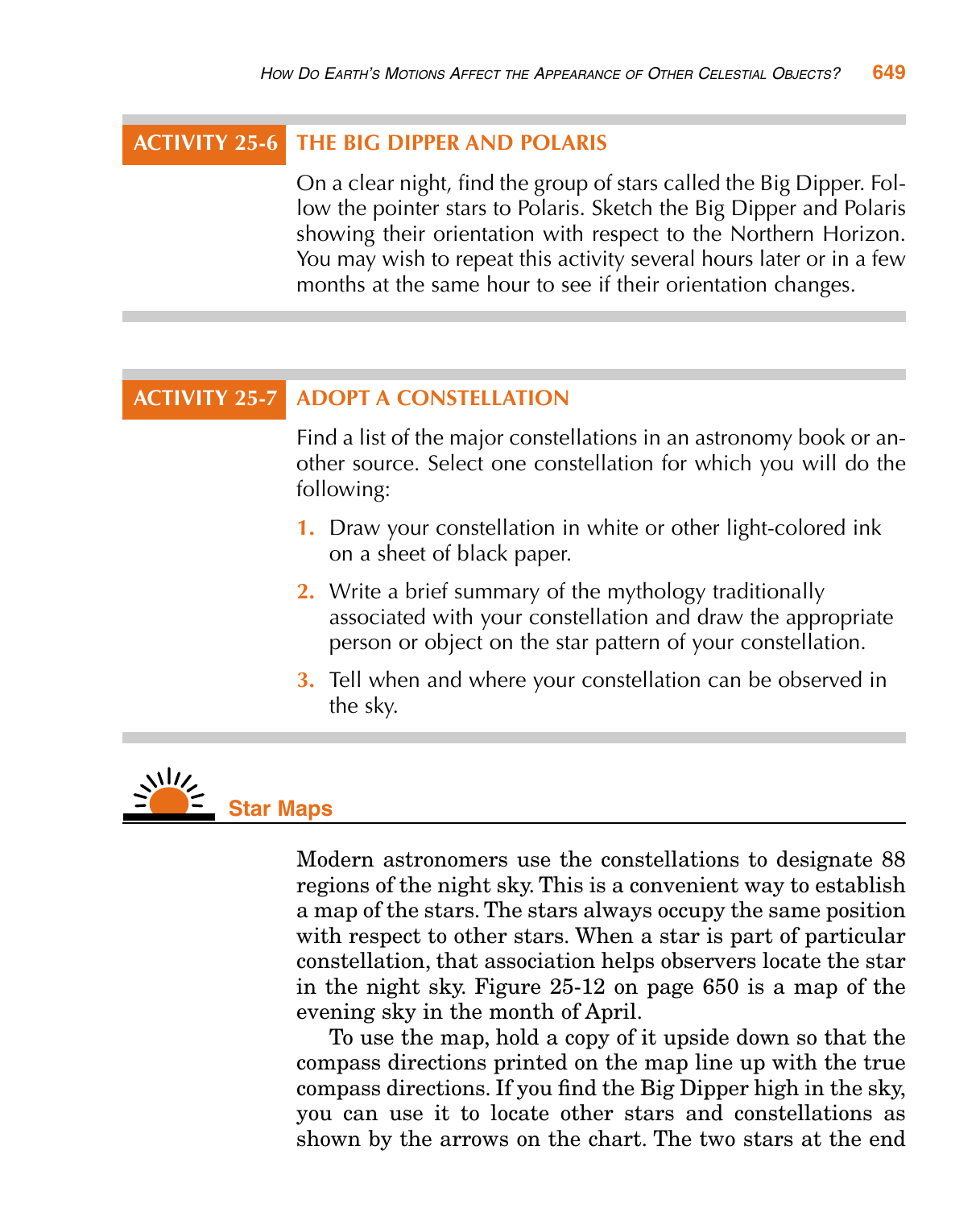



of the bowl of the Big Dipper point to Polaris. Binoculars or a small telescope will help you observe objects labeled OCl (open clusters), Dbl (double stars), and Nb (nebulae). The planets wander among the stars, so they are not shown on this chart. Current information from a newspaper or the Internet can help you locate the visible planets.

### **ACTIVITY 25-8 LOCATING MAJOR CONSTELLATIONS**

Use a copy of Figure 25-12 or a similar star map to locate constellations in the night sky. Try to observe on a clear night from a location that is far from artificial lights. The sky should not be obstructed by nearby buildings or trees. Make a list of the constellations you are able to find. Number them according to how easy they were for you to locate in the night sky.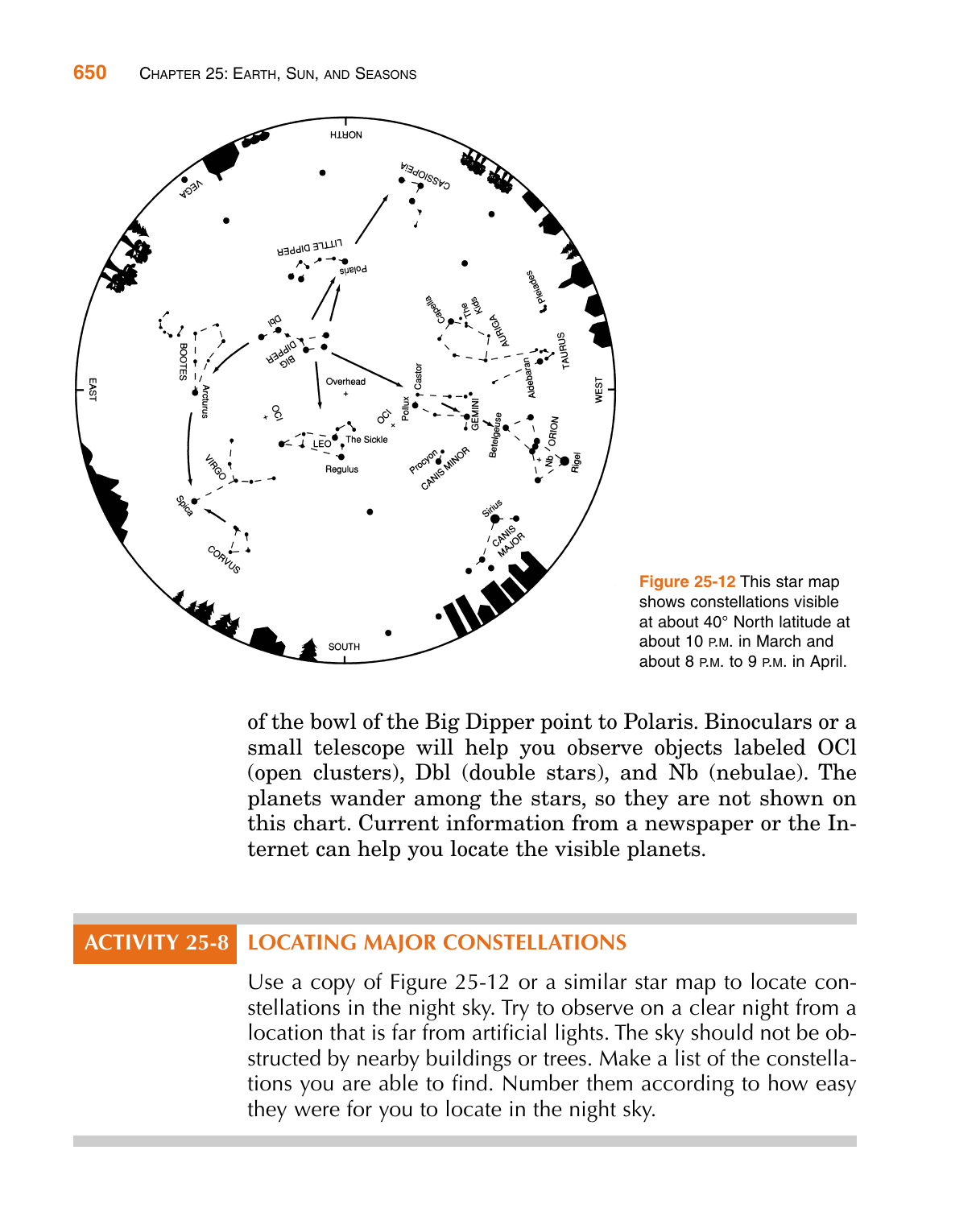## **WHY DO THE STARS SEEM TO CHANGE THEIR POSITIONS?**

**W**e do not usually see stars shift their positions relative to each other. For that, they are sometimes called the fixed field of stars. However, the cycles of daily rotation and yearly revolution of Earth influence our observations of stars .



Earth's rotation makes stars appear to move through the sky just as the sun appears to move. In New York State, most stars rise in the east, travel to the right across the southern sky, and set in the west. Like the sun, their path depends on where they rise. Stars that rise in the northeast travel high in the sky and set in the northwest. Those that rise in the southeast move lower in the sky to set in the southwest.

A different kind of motion can be observed in the northern part of the sky, where the sun is never found. In earlier chapters, you read about Polaris, the North Star. Polaris is not one of the brightest stars, but it appears to be located almost directly above Earth's North Pole near a point in the sky called the celestial north pole. Consequently, Polaris is the only star that does not seem to move. Actually, Polaris is not exactly above the North Pole; therefore, it does make a very small counterclockwise circle in 24 hours.

Other stars that are not as close to the celestial pole make larger circles, all at a rate of 15° per hour, Earth's rate of rotation. Figure 25-13 on page 652 shows the apparent motion of stars in the night sky. The planets and comets also show this apparent motion, although they slowly shift their positions among the stars from night to night.

Figure 25-14 on page 652 illustrates the trails of stars that would be observed in each of the four compass directions by an observer in New York State. These diagrams show the stars rising in the east, moving through the southern sky and setting in the west. Only stars in the northern sky do not seem to rise and set; they appear to circle counterclockwise around Polaris.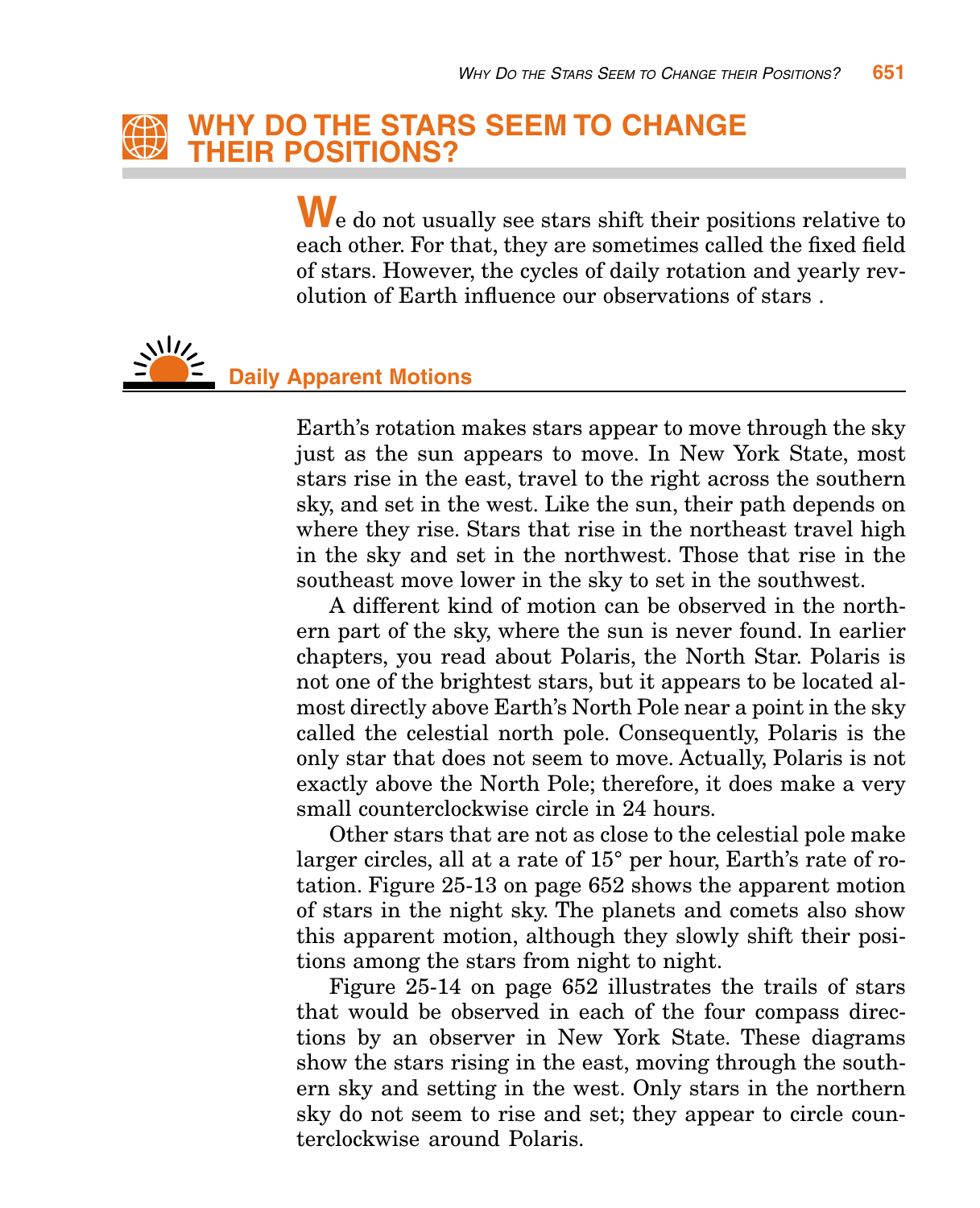

**Figure 25-13** Due to Earth's rotation, the stars appear to rotate counterclockwise around Polaris, including those that rise in the east and set in the west. In fact, all star paths can be thought of as circles around the north and south celestial poles.

Looking East... Stars rise and move to the right.



Stars circle counterclockwise around Polaris.

**Figure 25-14** These drawings represent time exposure photographs of the night sky. True photographs would show light star trails moving through a dark sky.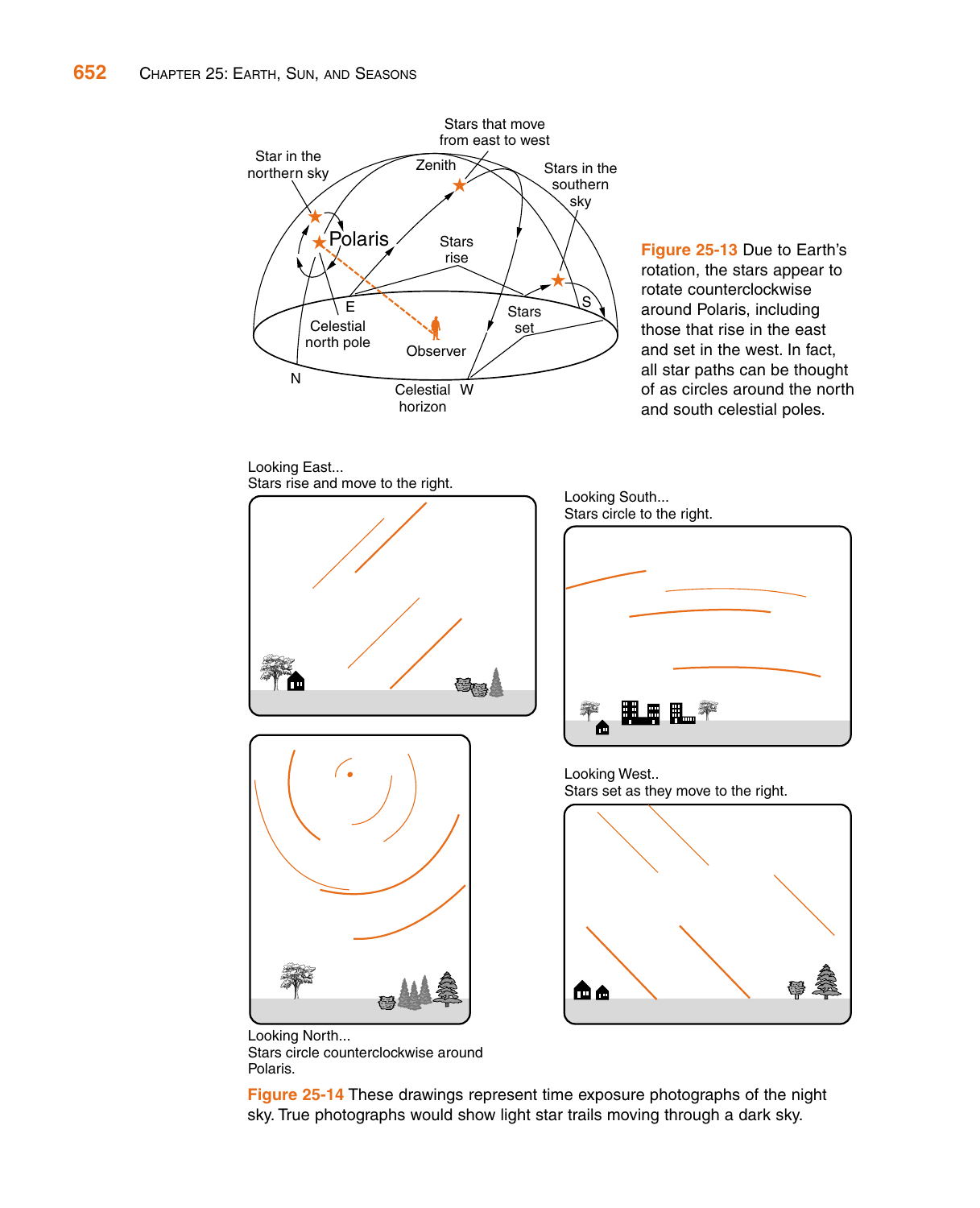### **ACTIVITY 25-9 PHOTOGRAPHING STAR TRAILS**

You can use an adjustable camera that allows you to take very long exposures to take photographs of star trails. The camera must be mounted on a tripod or other object(s) to hold it steady while the shutter is open. A clear, dark sky away from artificial lights is essential. Exposures 15–30 seconds in length show star patterns in constellations. Exposures of 5 minutes to an hour will yield patterns like those in Figure 25-14. For best results, try a few star photographs and have them developed. After viewing your photographs, you can plan changes to improve your pictures in later attempts. If color photography is used, these trails may be of different colors, indicating the surface temperature of the stars.

## $\frac{1}{2}$ **Yearly Apparent Motions**

In addition to the apparent daily cycle of motion of stars through the sky, the stars in the evening sky also change in a yearly cycle. In the summer, Scorpio, the scorpion, with its red star, Antares, is prominent in the southern sky. At this time, the stars of Scorpio are located on the opposite side of Earth from the sun. This is why they are visible in the night sky at that time of year.

By winter, 6 months later, Earth has revolved half way around its orbit. Orion, the hunter, is now visible in the southern sky in the evening. Scorpio is still in the sky, but it is now located in the direction of the sun. During the day, the sky is too bright for most stars to be visible. Figure 25-15 on page 654 shows Earth's orbit and some of the brighter constellations visible in the evening at different times of the year. Because Earth moves about 1° in its orbit each day, changes in the evening sky are not noticeable from night to night. However, over a period of months this change is obvious.

Not all the constellations are seasonal. Stars and constellations in the northern sky, such as Polaris in Ursa Minor (the Little Bear), Ursa Major (including the Big Dipper), and Cassiopeia, are visible throughout the year. However, the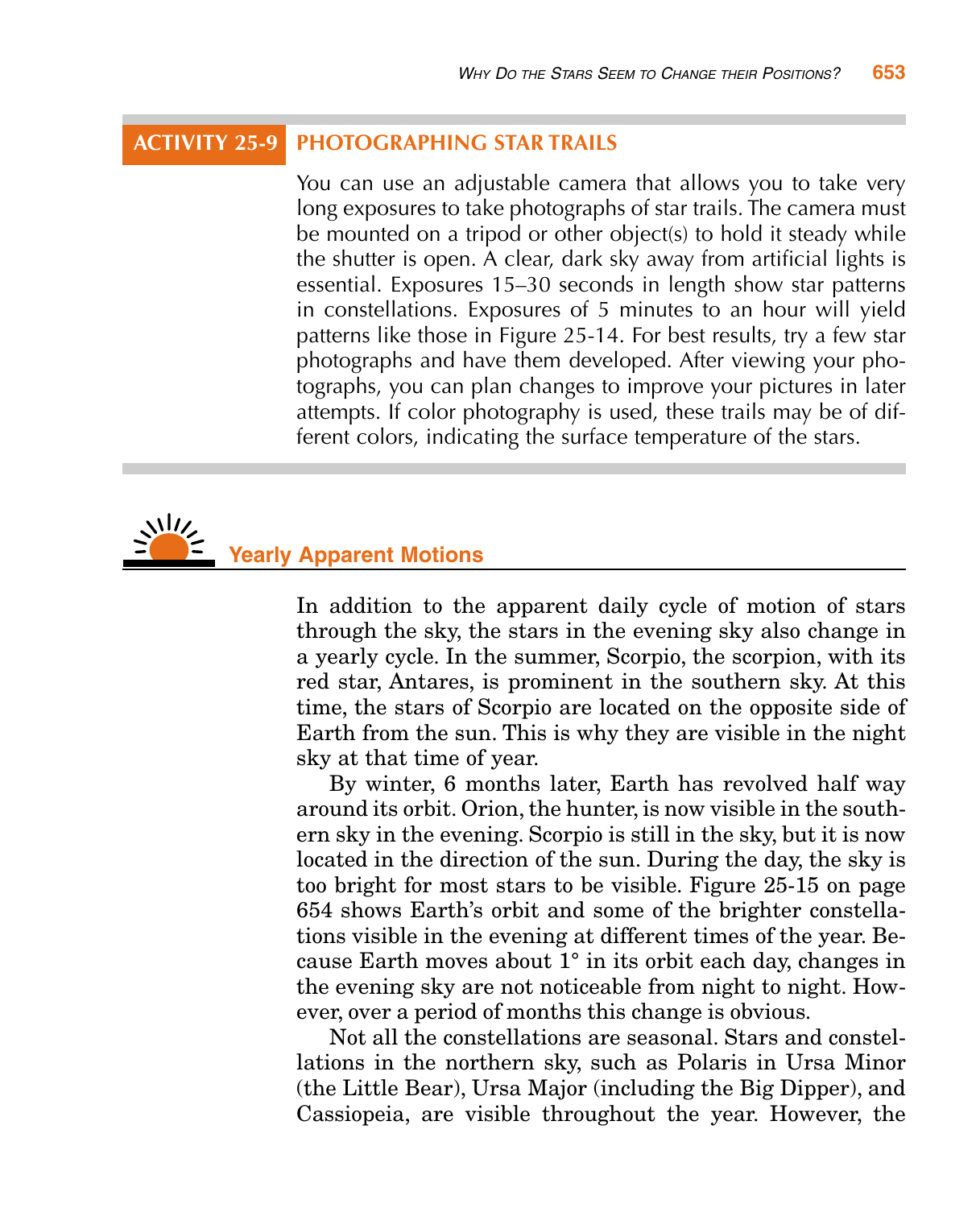

polar constellations that are below Polaris at one time of year are high in the sky, above Polaris, 6 months later.

### **ACTIVITY 25-10 CELESTIAL OBSERVATIONS**

This chapter has introduced a number of changes that you can observe and/or measure quite easily. For example, you can measure the rate at which the sun moves through the sky or the apparent motions of stars.

The topics in this chapter relate to a number of long-range projects that are not difficult to perform. You might use a digital camera to a photograph the horizon, recording changes in the position of sunset or sunrise over a period of weeks. The changing angular altitude of the noon sun can also be documented. Changes in the moon and the stars can also be observed and documented.

#### **TERMS TO KNOW**

**altitude equinox solar noon vertical ray Antarctic Circle revolution solar time winter solstice Arctic Circle rotation summer solstice zenith celestial object**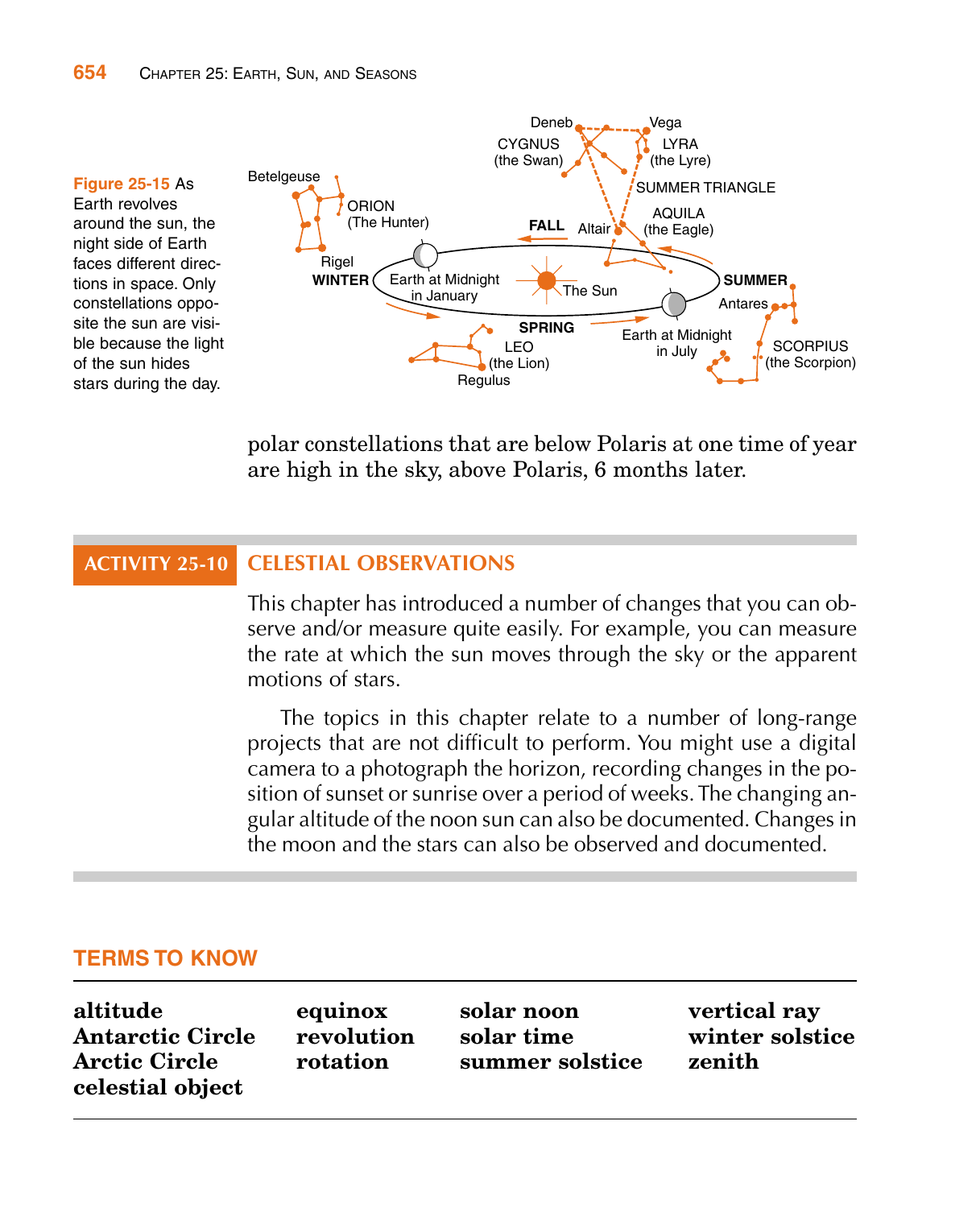## **CHAPTER REVIEW QUESTIONS**

- **1.** In which direction on the horizon does the sun appear to rise on July 4 in New York State?
	- (1) due north (3) north of due east
	- (2) due south (4) south of due east
- **2.** The diagram below represents a simple geocentric model. Which object does letter X represent?



(Not drawn to scale)

- 
- 
- $(1)$  Earth  $(3)$  the moon
- (2) the sun (4) Polaris
- **3.** Which observation provides the best evidence that Earth rotates?
	- (1) The position of the sun changes during the year.
	- (2) The location of the constellations in relationship to Polaris changes from month to month.
	- (3) The length of the shadow cast by a flagpole at noon changes from season to season.
	- (4) The direction of swing of a freely swinging pendulum changes during the day.
- **4.** The apparent rising and setting of the sun, as viewed from Earth, is caused by
	- (1) Earth's rotation. (3) the sun's rotation.
	- (2) Earth's revolution. (4) the sun's revolution.
- **5.** The length of an Earth day is determined by the time required for approximately one
	- (1) Earth rotation. (3) sun rotation.
	- (2) Earth revolution. (4) sun revolution.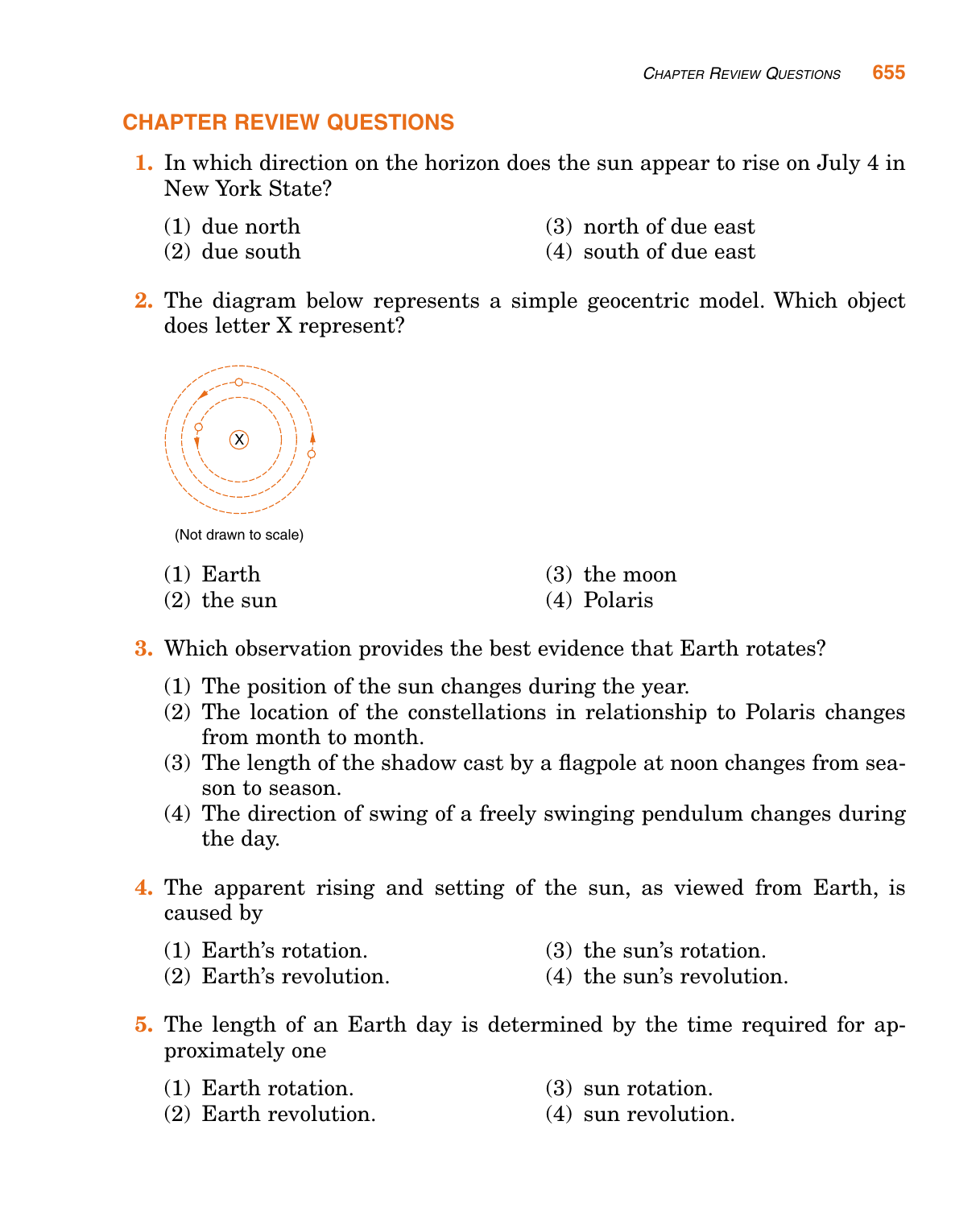- **6.** The length of Earth's year is based on Earth's
	- (1) rotation of 15°/h.
	- (2) revolution of 15°/h.
	- (3) rotation of approximately 1°/day.
	- (4) revolution of approximately 1°/day.
- **7.** The diagram below shows the latitude-longitude grid on an Earth model. Points A and B are locations on the surface.



On Earth, the solar time difference between point A and point B would be

- (1) 1 hour. (3) 12 hours.
- (2) 5 hours. (4) 24 hours.
- 
- **8.** Summer days in New York State are likely to be hotter than winter days because in summer
	- (1) Earth is closer to the sun.
	- (2) the number of sunspots increases.
	- (3) Earth's northern axis is tilted toward the sun.
	- (4) the sun gives off more energy.

Base your answers to the questions 9–11 on the diagram below, which shows the tilt of Earth's axis and the pattern of day and night on a particular day of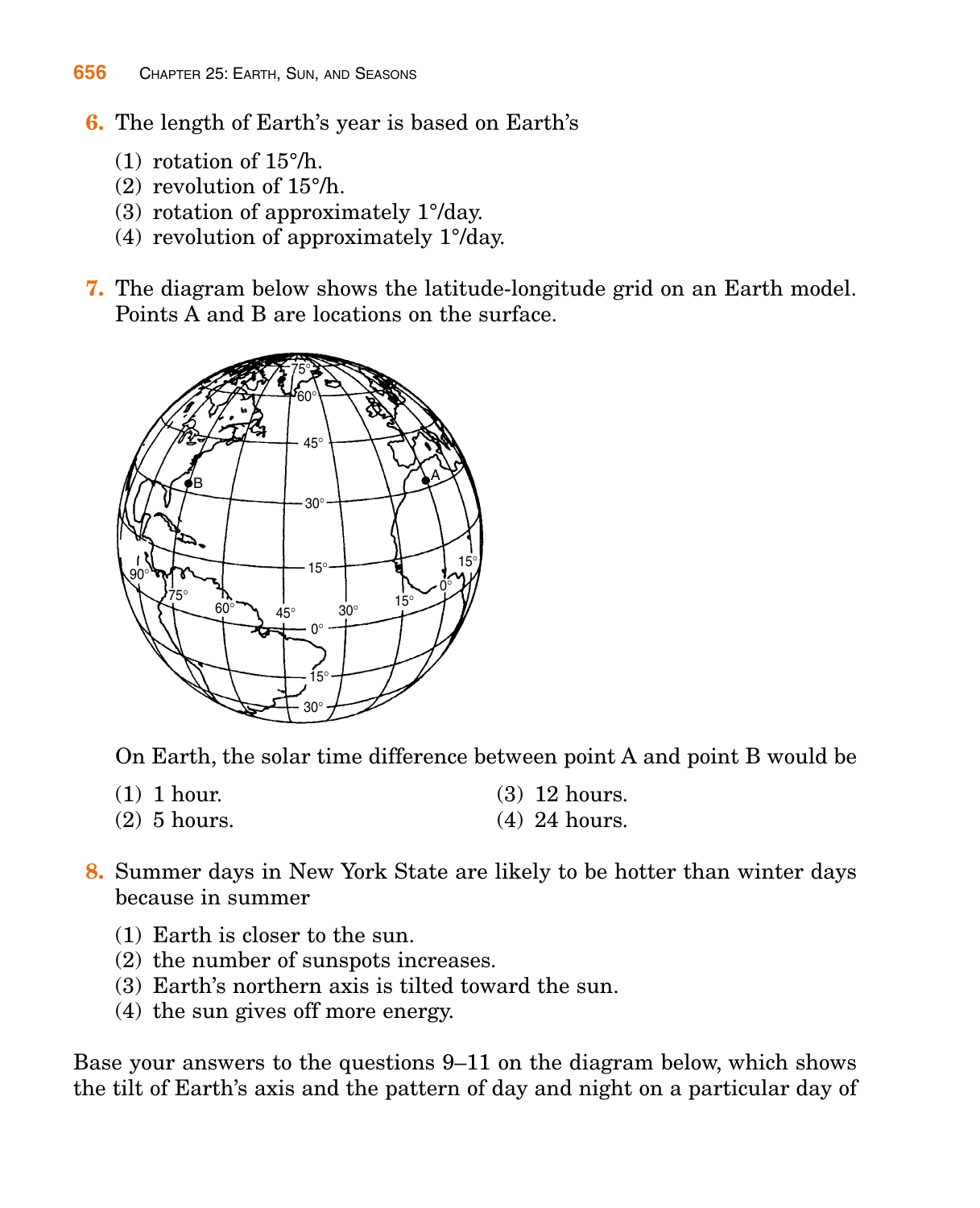the year. Positions A through E are along Earth's surface. Point D is located in New York State.



**9.** Which diagram best represents the angle of the sun's rays at location C at noon on this day?



**10.** On this day, which location had the greatest number or hours of daylight?

- (1) B (3) D (2) C (4) E
- **11.** What date is illustrated on the diagram of Earth above?
	- (1) March 21 (3) September 22<br>
	(2) June 21 (4) December 22  $(4)$  December 22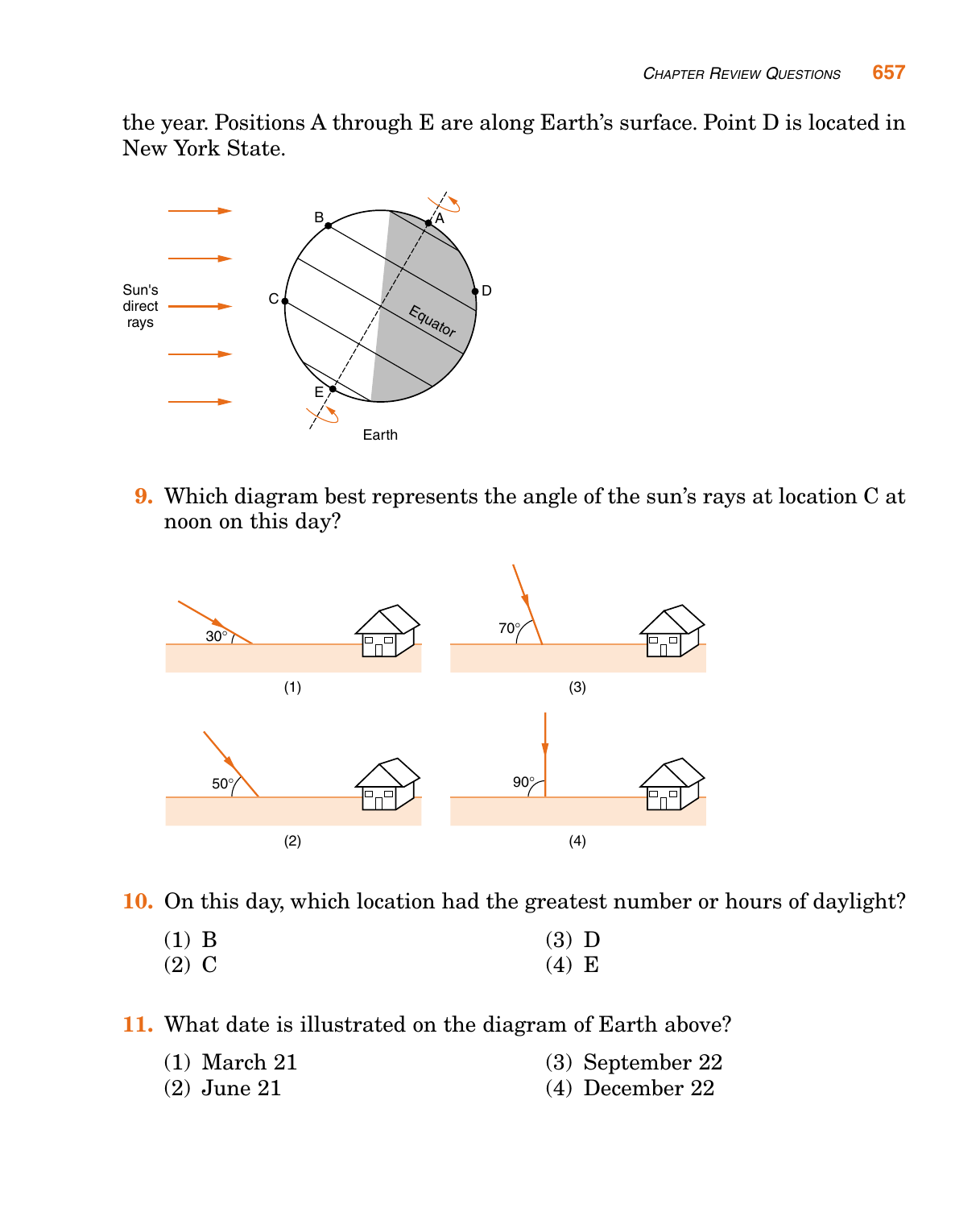Base your answers to questions 12 and 13 on the diagram below, which represents the position of the sun with respect to Earth's surface on certain dates. The latitude of six locations on the same line of longitude is shown.



- **12.** When the sun is at position A, which latitude receives the most direct rays of sunlight?
	- (1) Tropic of Cancer (23.5°N)
	- (2) Equator  $(0^{\circ})$
	- (3) Tropic of Capricorn (23.5°S)
	- (4) Antarctic Circle (66.5°S)
- **13.** When the sun is at the March 21 position, New York State will usually have
	- (1) longer days than nights.
	- (2) 12 hours of daylight and 12 hours when the sun is below the horizon.
	- (3) the lowest altitude of the sun at solar noon for the whole year.
	- (4) the highest altitude of the sun at solar noon for the whole year.
- **14.** As observed in New York State, in which part of the sky do the stars seem to move in small circles?
	- (1) north
	- (2) east
	- (3) south
	- (4) west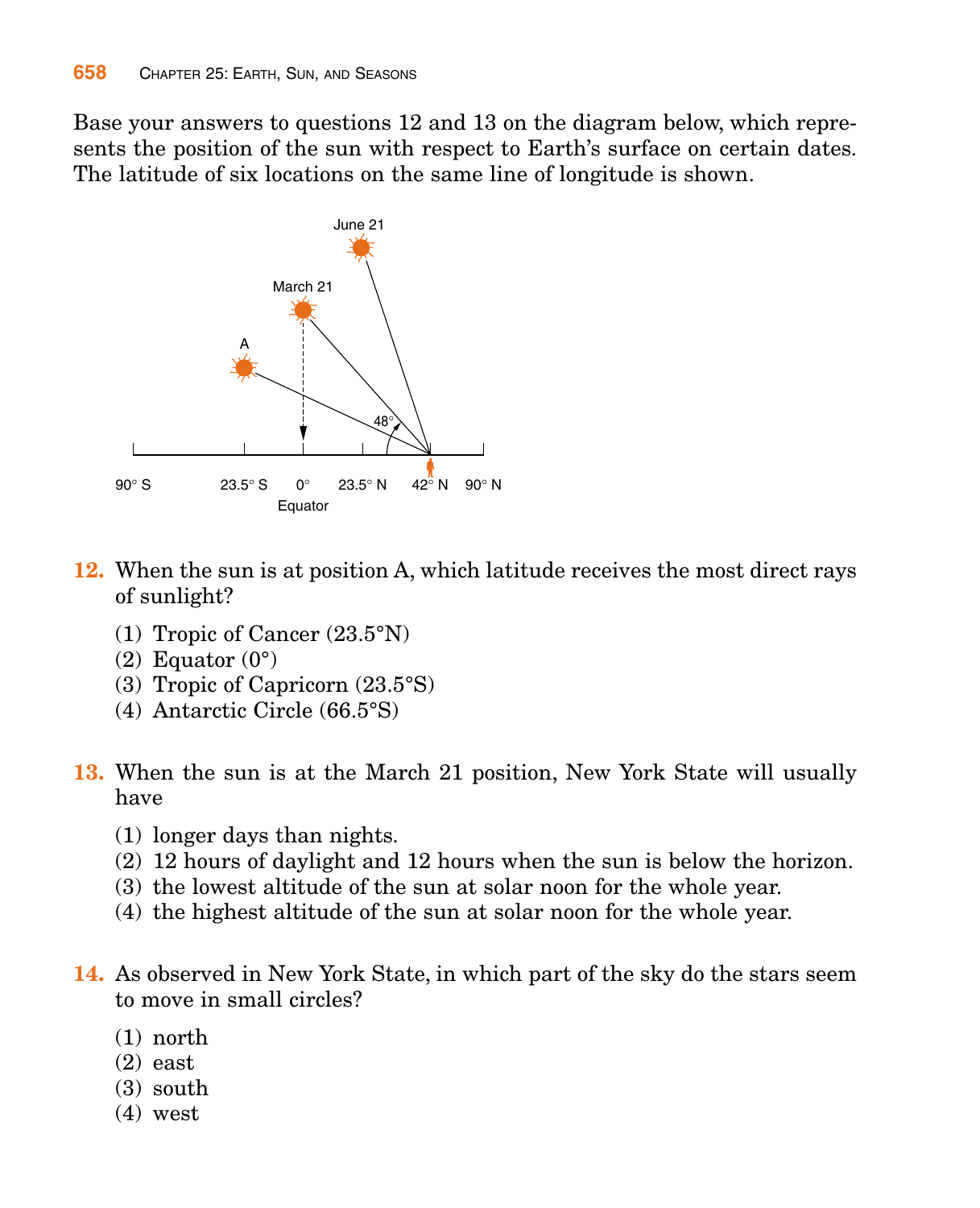**15.** The diagram below represents the major stars of the constellation Orion, as viewed by an observer in New York State.



Which statement best explains why Orion can be observed from New York State on December 21, but not on June 21?

- (1) Orion has an eccentric orbit around Earth.
- (2) Orion has an eccentric orbit around the sun.
- (3) Earth revolves around the sun
- (4) Earth rotates on its axis.

## **Open-Ended Questions**

**16.** State two factors that combine to cause Earth's seasons.

Base your answers to questions 17–19 on the diagram below that represents Earth at a specific position in its orbit as viewed from space. The shaded area represents nighttime.



- **17.** *a*. State the month represented by the diagram.
	- *b*. Name the area that receives the most intense radiation from the sun when Earth is at this position in its orbit.